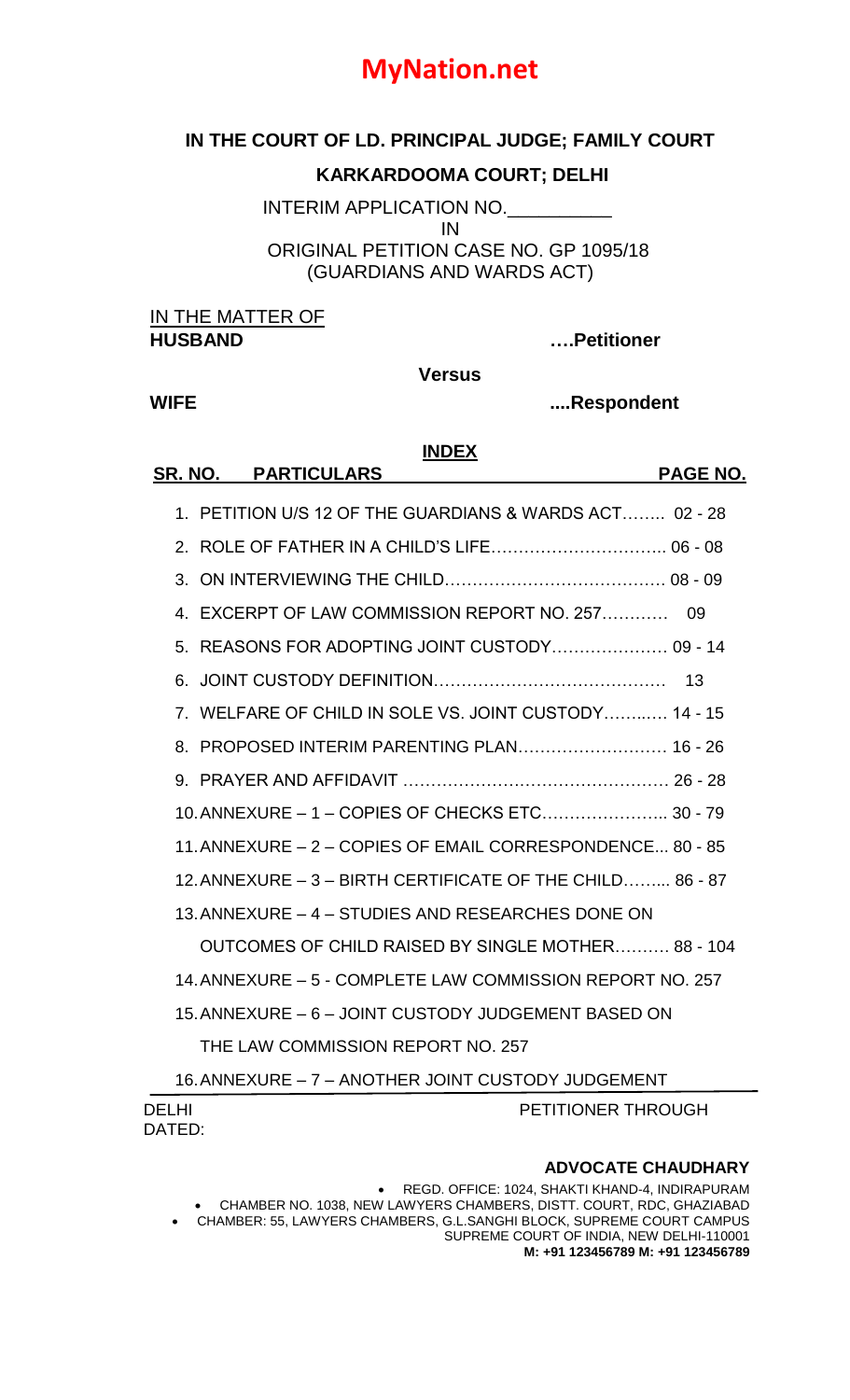## **IN THE COURT OF LD. PRINCIPAL JUDGE; FAMILY COURT KARKARDOOMA COURT; DELHI**

INTERIM APPLICATION NO. IN ORIGINAL PETITION CASE NO. GP 1095/18 (GUARDIANS AND WARDS ACT)

IN THE MATTER OF

**HUSBAND ….Petitioner** 

**Versus**

**WIFE ....Respondent**

**DURING THE PENDENCY OF THE ORIGINAL PETITION CASE NO. GP 1095/18 AT KARKARDOOMA FAMILY COURT THE PETITIONER-FATHER PRAYS BEFORE THE HON'BLE COURT FOR INTERIM CUSTODY OF HIS MINOR CHILD MADHAV TRIVEDI AGED 11 YEARS U/S 12 OF THE GUARDIANS AND WARDS ACT, 1890 AND FOR ACCOMPLISHING THIS INTERIM CUSTODY IMPLEMENTATION OF THE PARENTING PLAN PREPARED FOLLOWING THE SUGGESTIONS OF THE LAW COMMISSION REPORT NO. 257 PUBLISHED ON 25.05.2015 AND PRESENTED IN THIS PETITION UNDER THE HEADING 'PROPOSED INTERIM PARENTING PLAN' FOR KIND CONSIDERATION OF THE HON'BLE COURT.** 

MOST RESPECTFULLY SHOWETH:-

- 1. That the petitioner-father has filed the original petition u/s 25 of the Guardians and Wards Act, 1890 and the facts leading to filing of the said petition have been mentioned in detail in the same. The petitionerfather prays leave of this Hon'ble Court to refer to and rely upon the same as it forms part and parcel of this petition being filed for interim custody of the child Madhav Tivedi.
- 2. That the petitioner-father and the respondent-mother are Hindus by faith and their marriage was solemnized as per Hindu rites and rituals on 25.05.2001 in the presence of friends and relatives at the Harirama Asharm, Nasatra, Sarthebari, Assam. On 26.03.2003, the marriage between petitioner-father and the respondent-mother was solemnized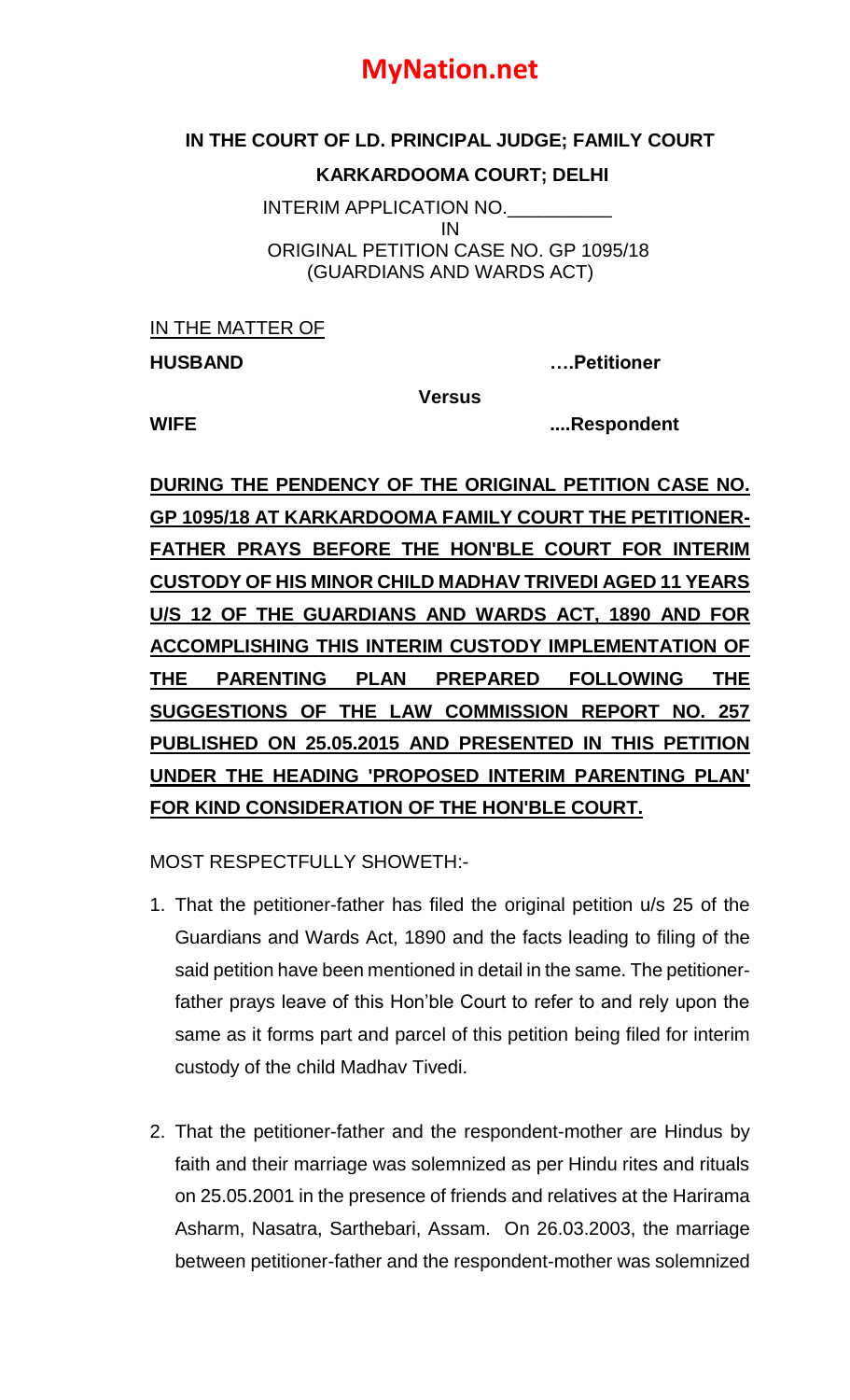as per Special Marriage Act, 1954 at Guwahati, in the district of Kamrup (Metro), Assam.

- 3. That on 11.05.2007 a male child, whom the petitioner-father and the respondent-mother named as 'Madhav Trivedi', was born of their wedlock in Chicago, IL, USA.
- 4. That the son, Madhav Trivedi, of the petitioner-father and the respondent-mother is currently studying in class VI at Diamond International School, Sector 35, Noida, U.P. He has been studying in the same school for the last 6 years. As such he is very comfortable with the school environment and he feels happy and secure in that school.
- 5. That the petitioner-father begs to state that, on 8.11.2017 he brought his 76-year old mother from Guwahati to Delhi for knee replacement surgery. After the surgery had been over he took back his mother to Guwahati on 10.12.2017. When the petitioner-father was busy in Guwahati attending to his mother for post-surgery problems the respondent-mother left the matrimonial house at Indirapuram, Ghaziabad on 01.01.2018 and also wrongfully took away the minor son 'Madhav Trivedi' with her without the consent and presence of the petitioner-father. The respondent-mother left the key of the house with a neighbour saying that they were deserting the petitioner-father and the house for ever.
- 6. That the child is being deprived of petitioner-father's love, care, guidance, presence and company due to respondent-mother living separately and having taken the child with her.
- 7. That since the petitioner-father is very thoughtful about the educational growth of his minor son he decided to send his son to the Diamond International School, Sector 35, Noida, considered one of the best schools in Noida. The school was chosen by the petitioner-father as it has good reputation, offers air-conditioned transportation for its students, has a very safe environment, has air-conditioned class-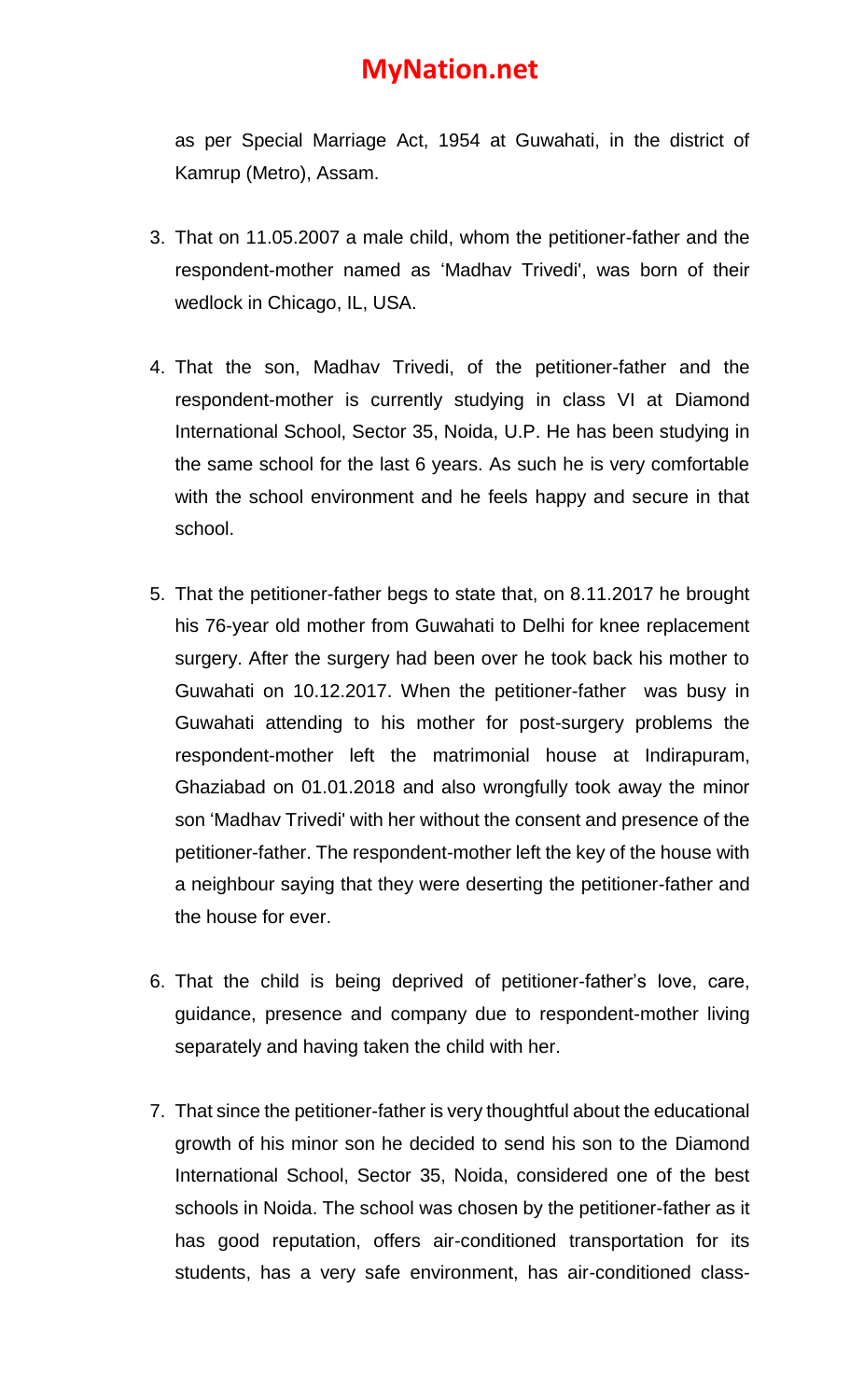rooms and offers wholesome breakfast and lunch. **All the costs related to the minor son's educational fees, transportation and food at school are paid by the petitioner-father.** As proof of the petitioner-father's love and concern for the minor son photocopies of the petitioner-father's bank checks used to pay for the son's school fees and corresponding bank passbook statements, receipts of domestic and foreign travels taken by the son and the respondentmother and paid by the petitioner-father, invoice of laptop purchased by the petitioner-father etc. for his son are annexed as **Annexure–1**.

- 8. **Fact why the wife is not fit to take care of the child.** That the petitioner-father begs to state that the respondent-mother is working in Dept. of Commerce, New Delhi and as she stays 10-11 hours outside home every day from Monday to Friday she has no time to properly look after the child as she remains busy mostly in her own world leaving aside her care, love, responsibilities towards the family and therefore, so there is every possibility of the child being deprived of proper care. A very recent incident of the respondent-mother's utter carelessness in regards to the safety and wellbeing of the child is detailed in the next para. On the other hand, the petitioner-father begs to state that he is able enough and has ample time to take care of his only son with great care and love considering the utmost interest of the child at his formative and adolescent years.
- 9. **Here add some facts with proofs about how the wife neglected the child**. That on 12.06.2018 minor child Madhav told the petitionerfather on phone that on 13.06.2018 he would go to Jodhpur from Delhi with his maternal grand-mother but for this trip permission of the petitioner-father was never requested to take him out of Delhi. The petitioner-father refuses to give permission to anyone to take the minor child out of Delhi if at least one of his parents is not accompanying him. Then on 13.06.2018 the petitioner-father tried calling the minor son several times but his phone was switched off. As the petitionerfather was very worried for his minor son's well-being he sent email and SMS messages to the respondent-mother asking her to inform him about the son's well-being and his whereabouts. The petitioner-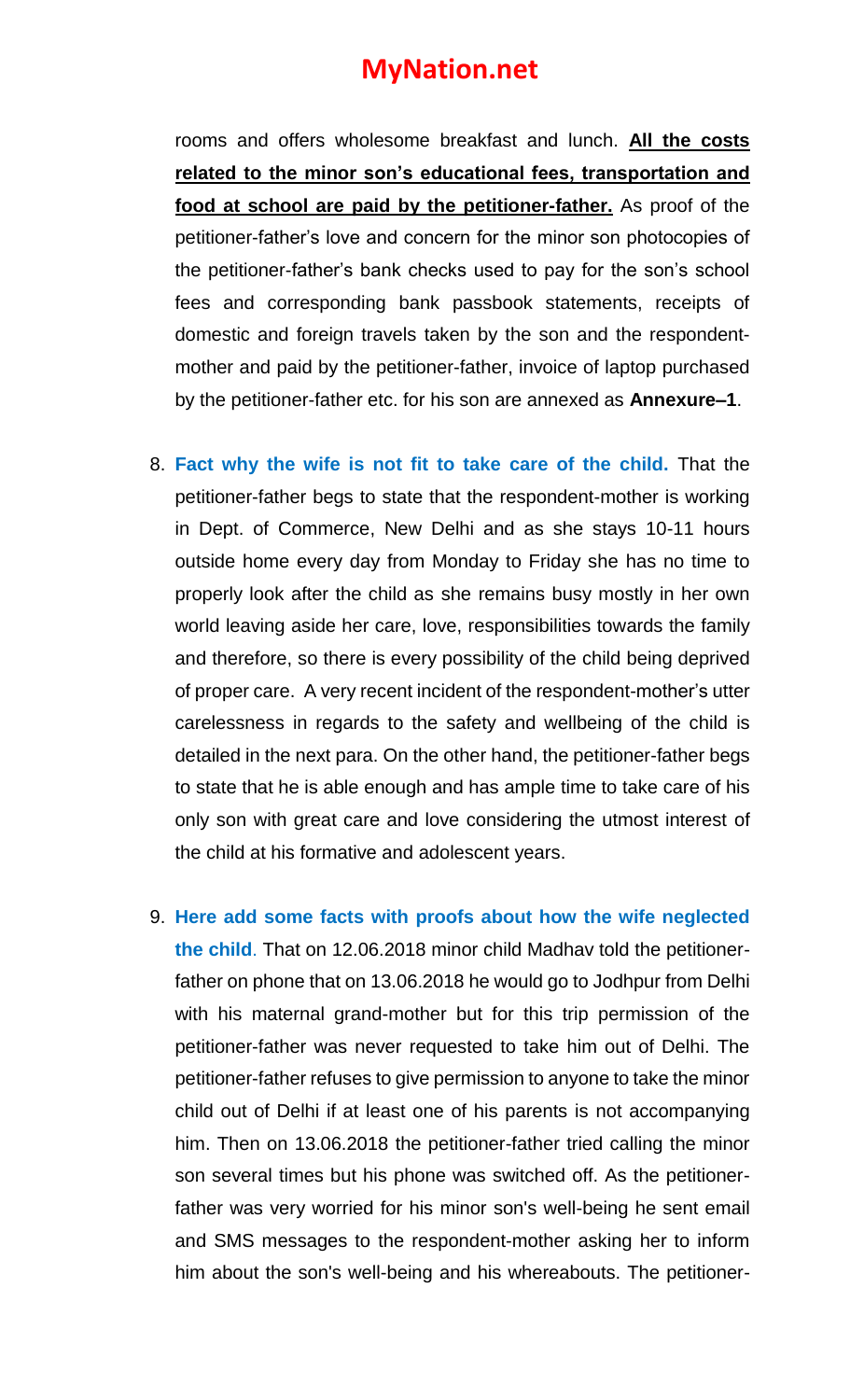father mentioned in his email to the respondent-mother that the minor son must not be taken out of Delhi without the consent of the petitioner-father and without the company of at least one of the parents. The petitioner-father tried calling his minor son again on 14.06.2018 but the phone was still switched off and the respondentmother never replied to the petitioner-father's emails and SMS messages. So it looks like the minor son was sent out of Delhi without the consent of the petitioner-father and that too without any of his parents accompanying him on this trip.

In complete disregard not only of the safety of the minor child but also of the wishes and concern that the petitioner-father has for his minor child the respondent-mother sent the child on a journey out of Delhi without any direct parental supervision. Though the petitioner-father repeatedly instructed the respondent-mother not to send the child out of Delhi if at least one of his parents is not accompanying him the respondent-mother never heeded to this advice and jeopardized the well-being and safety the child by sending the child whimsically out of Delhi without any direct parental supervision. In this case the child was sent to Jodhpur from Delhi on 13.06.2018 with the respondentmother's mother who is old, physically weak and not at the best of her health as she is on heavy medication due to various health issues related to old age. Though the respondent-mother may claim that her mother was providing the required supervision to the child in this journey, in reality it was the minor child who would have to provide supervision and help to his grandmother as due to her frail health she was in no way fit to provide effective supervision and required physical help to the minor child in case of any emergency or untoward incident. It is to be noted that the minor child is not accustomed to the extreme heat and dust-storm condition of Rajasthan. At the time of the minor child's departure to Jodhpur the air quality in Delhi remained beyond the "severe" level for the third day on 14.06.2018 due to dust storms in western India, particularly Rajasthan and the weather report regarding this dust storm was detailed in all the media. One such report can be found in the following URL: https://timesofindia.indiatimes.com/city/delhi/air-quality-in-delhi-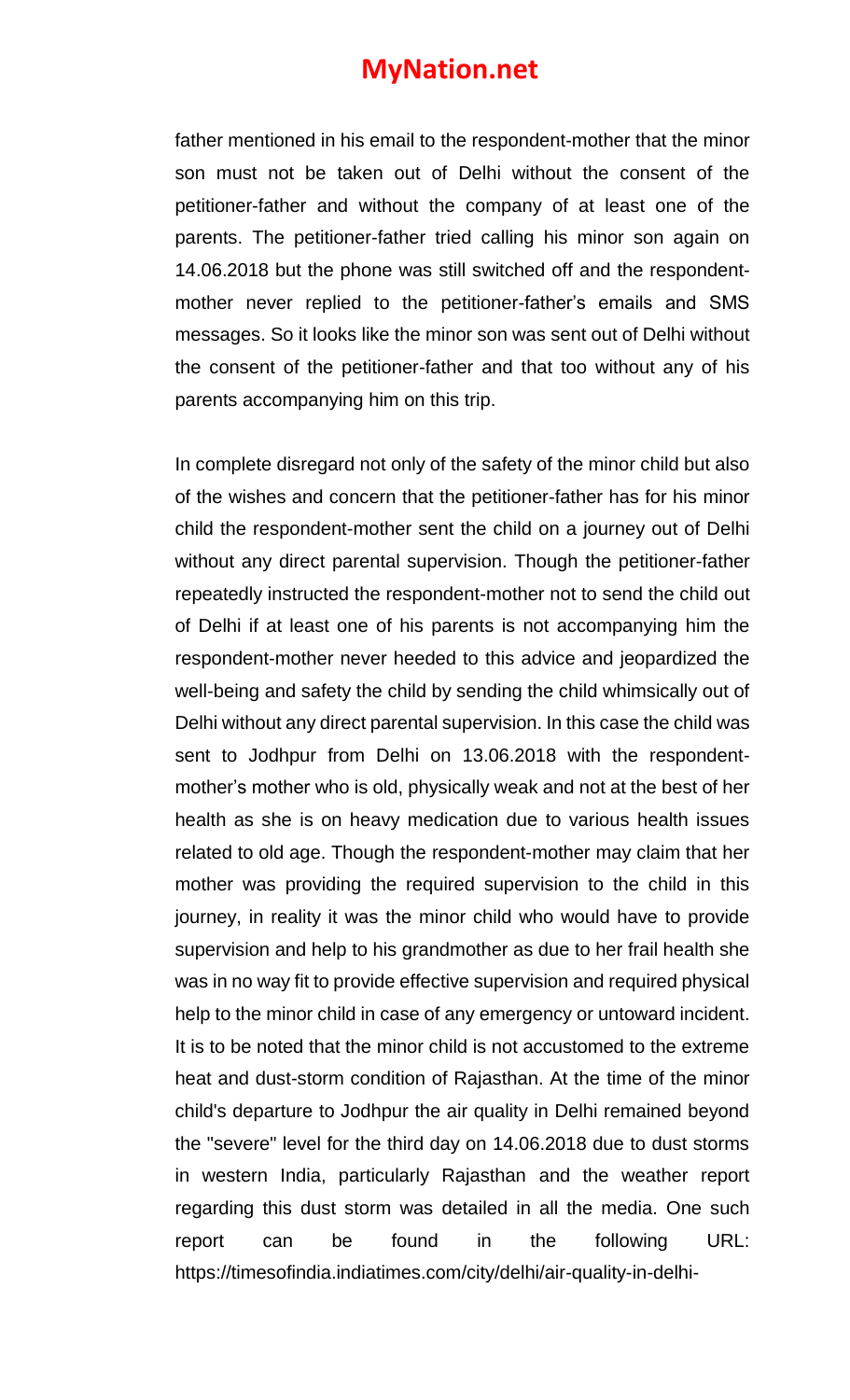remains-beyond-severe-for-third-day/articleshow/64582636.cms. By sending the minor child to Rajasthan without direct parental supervision at such extreme heat and dust-storm condition the respondent-mother jeopardized not only the safety of the minor child but also his health. Email correspondence between the petitionerfather and the respondent-mother regarding this incident and the weather report related to this incident are annexed herewith as **Annexure – 2**.

### 10. **In this para it is described why father is important for a child.**

That for meaningful, significant, constructive development of the child at his formative years the physical custody of the child by the father for extended period of time is necessary and important. Visitation right for a mere couple of hours in a week or month does not serve meaningful purpose for significant and constructive development of the child at his formative years.

In the case of 'Ruchi Majoo vs Sanjeev Majoo' on 13 May, 2011, Supreme Court, it was observed that role of father at formative and impressionable stage of the child's life in the child's upbringing and grooming to face the hard realities of life cannot be undermined and that role of a father is very important for the upbringing of a minor child. In the case of 'Rosy Jacob vs Jacob A' Chakramakkal MANU/SC/0260/1973:(1973) 1SCC 840', it was observed:

"The family is normally the heart of our society and for a balanced and healthy growth of children it is highly desirable that they get their due share of affection and care from both the parents in their normal parental home."

In the case of K.M.VINAYA vs. B.R.SRINIVAS on 13 September 2013 in the High Court of Karnataka, Bangalore, MFA. No. 1729/2011 (G&W) it was observed in the judgement for the custody battle of the 12-year old son:

"At this stage, the guidance and friendliness of the father is also required. The minor child is living with the appellant from the day of his birth and she has taken care of the well-being of the child with love and affection that by itself would not entitle her the custody of child.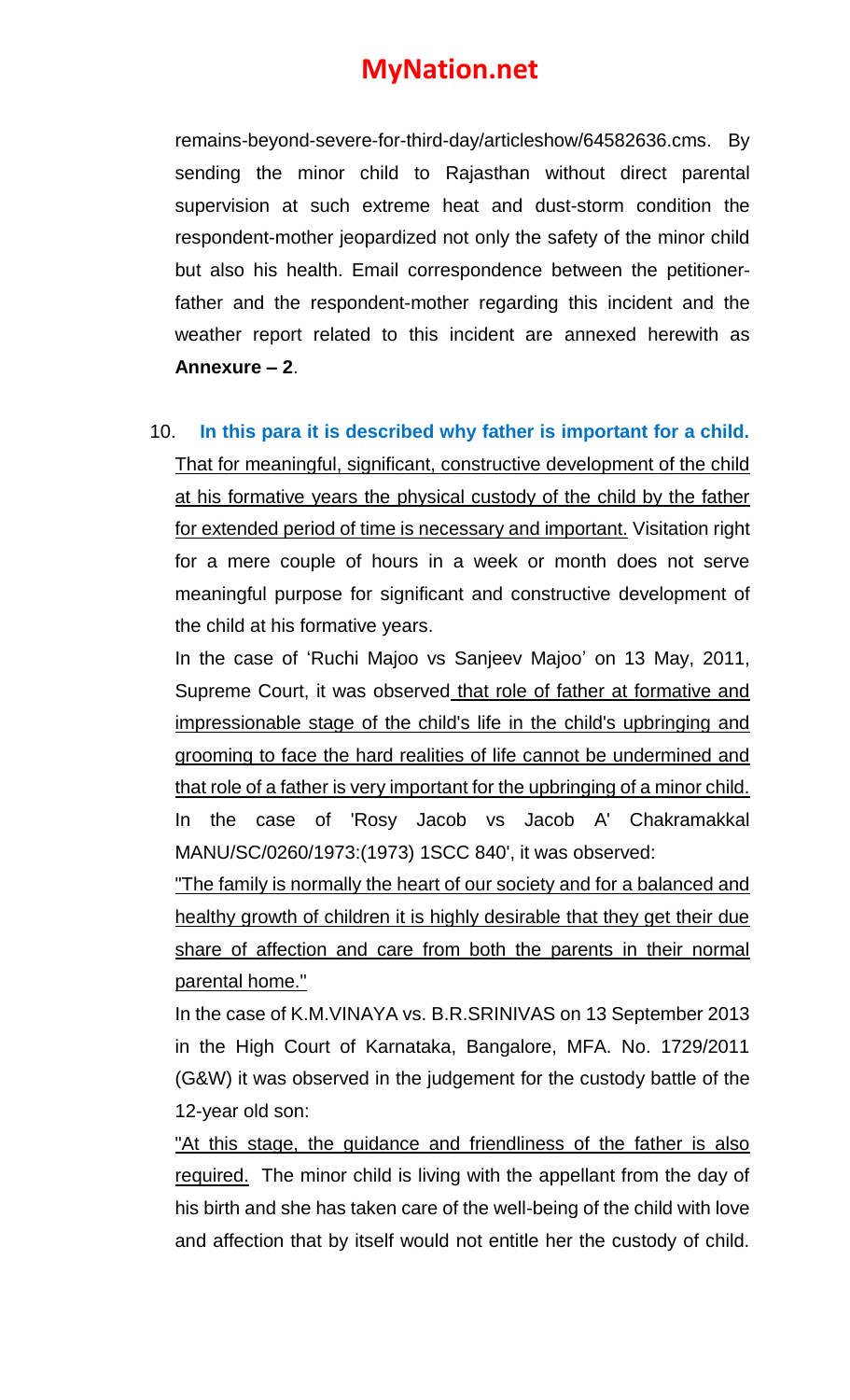Father's care and love has a powerful and positive impact upon the development and health of a child.

In addition, numerous studies have found that children who live with their father are more likely to have good physical and emotional health to achieve academically and more likely to exhibit self-control and prosocial behaviour. It is important that the minor have his father's care and guidance, at this formative and impressionable stage of his life. Nor can the role of the father in his upbringing and grooming to face the realities of life be undermined. It is in that view father's care is important for the child's healthy growth.

Parental touch and influence of other parent will enable the two to stay in touch and share moments of joy, learning and happiness with each other. Hence, we are of the opinion that both the appellant and respondent are entitled for custody of the child for the sustainable growth of the minor child."

**Describing here how the father can be helpful to the child.** The petitioner-father in this instant case is highly educated having stood in the top 1% in his state in both 10th and 12th standards. He then got his B.E. degree in civil engineering with First Class Honors. Later on he got his master's degree in mechanical engineering from USA and then another master's degree in computer science from USA. All through his educational life he received merit scholarships and in USA also he completed two master degrees with teaching and research assistantship offered by the university. Right from his primary school days to the graduate level the petitioner-father scored consistently well above 90% in mathematics. In fact even in his master's degree program he scored a perfect 100 out of 100 in one mathematics paper. This was possible because of the continuous daily tutoring and guidance that the petitioner-father used to get from his father in his school days up to his 10th standard. This continuous daily tutoring and guidance helped the petitioner-father understand the basics and score better not only in mathematics but also in English, Science, Geography and other subjects. Further this daily tutoring and guidance that the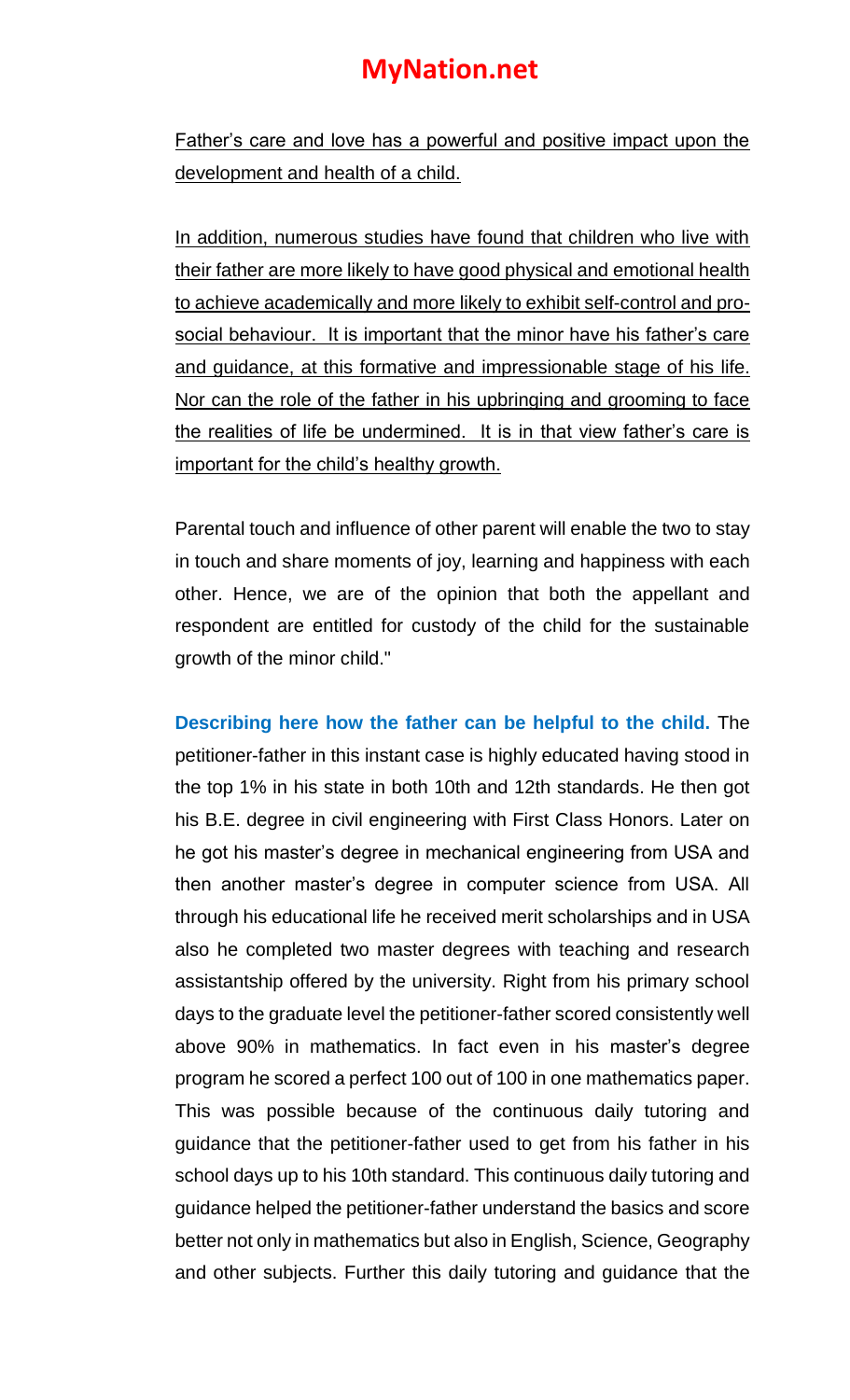petitioner-father got from his father helped in his upbringing immensely and grooming to face the hard realities of life. Therefore the petitionerfather needs to spend significant amount of time with his minor child on a daily basis consistently so that he can groom the minor child to face the hard realities of life and teach mathematics, English, science and geography to make him understand better and score better in class examinations as well as competitive examinations which are necessary to lead life as a successful citizen. Wholeheartedly the petitioner-father requests the Hon'ble court not to deprive the minor child from this guidance and learning experience to be offered by a doting father to his only child.

11. **Why does interviewing the child is not a good idea.** That since the child has already been brainwashed and his mind poisoned into creating ill-will against the petitioner-father and his family, interviewing the child will serve no purpose unless his mind is clinically evaluated and cleansed by trained child psychologists. Often family court decides the child's custody based on the wishes of the child during an interview which the court conducts on the child of tender age but the fact is that child of tender age is not his own master, is not matured enough to look into the future and is not capable of forming any intelligent, prudent or well-reasoned preference of a parent (in other words if child expresses he/she is unwilling to go to school, will the family court honour the wishes). So while deciding custody the court is prayed to ensure the welfare and the best interest of the child's upbringing and not to be influenced by the mere wish of the child especially in this case where the child has already been heavily tutored, brainwashed and poisoned against the petitioner-father. In the case of K.M.VINAYA vs. B.R.SRINIVAS on 13 September 2013 in the High Court of Karnataka, Bangalore, MFA. No. 1729/2011 (G&W) though child expressed desire to be with mother, it was not considered too important because he had been primarily in custody of mother all along, and was 12 years old. In the case of Mr. Tushar Vishnu Ubale vs Mrs. Archana Tushar Ubale on 15 January, 2016 in the Bombay High Court, WRIT PETITION NO.5403 OF 2015, it was observed that "Gradually a feeling that I can do without the absent parent develops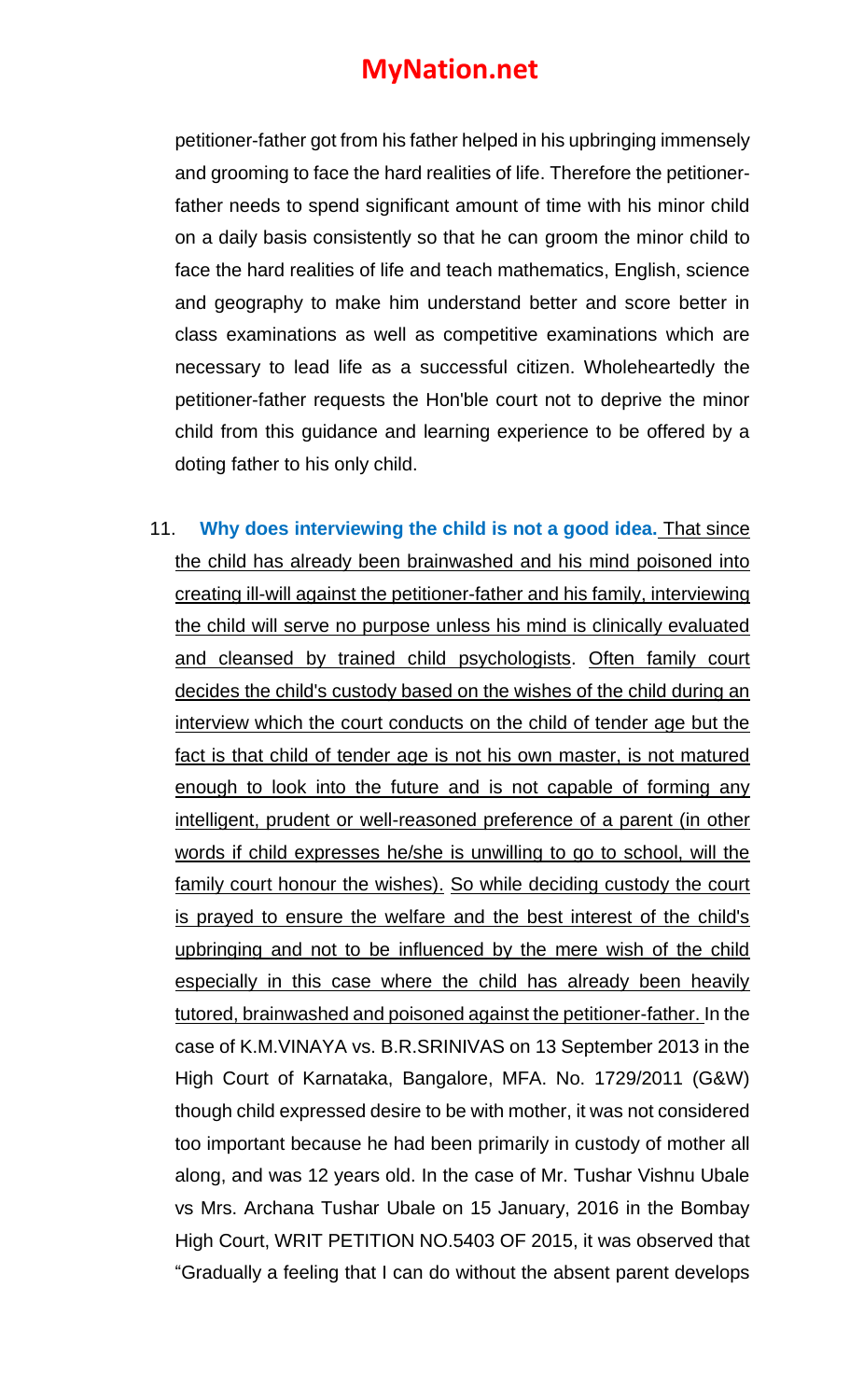and this gradual parental alienation becomes a part of the child's life and which may lead to social alienation which is in fact a deep trauma and not a healthy or happy circumstance. Alienated children often show contempt and withdraw affection whenever they are in contact with the non-custodial parent. Physical estrangement adds to emotional alienation." In the case of Mohan Kumar Rayana vs. Komal Mohan Rayana in the High Court of Judicature at Bombay Appellate Jurisdiction Family Court Appeal No. 29 of 2007 the court observed in Para No. 48 that "Anisha may not be able to immediately adjust herself at the home of the appellant-father, but it does not mean that mere willingness of Anisha would be decisive factor. Looking at her age and hostile attitude towards the appellant, her wish, insofar as access/visitation right is concerned, need not be given importance or any weightage. The Court is not supposed to act as executor of the wish expressed by the minor."

- 12. That the Law Commission of India sent its Report No. 257 on 25th May 2015 and suggested reforms in guardianship and custody laws in India. The Law Commission has proposed amendment in Hindu Minority and Guardianship Act, 1956 and Guardian and Wards Act, 1890 by observing that law must accept the concept of joint custody and shared parenting for the welfare of the child. The Law Commission headed by Hon'ble Justice A. P. Shah and other members of the Law Commission have referred to various judgments of the Hon'ble Supreme Court and various Hon'ble High Courts and literature available on the point and suggestions which were received by the Law Commission from the members of the society and it has prepared a report proposing that joint custody should be the norm and presumption. No doubt, the said proposed amendments are in pipeline. They are just in the form of suggestions and the law is yet to be crystallized by legislative amendment in Parliament, but that should not affect courts to refer to that document which is relevant piece of material while deciding aspect of parenting plan.
- 13. The Law Commission in its recent report No. 257 referred above in Para 3.3.1 to 3.3.5 gives certain reasons for adopting **Joint Custody**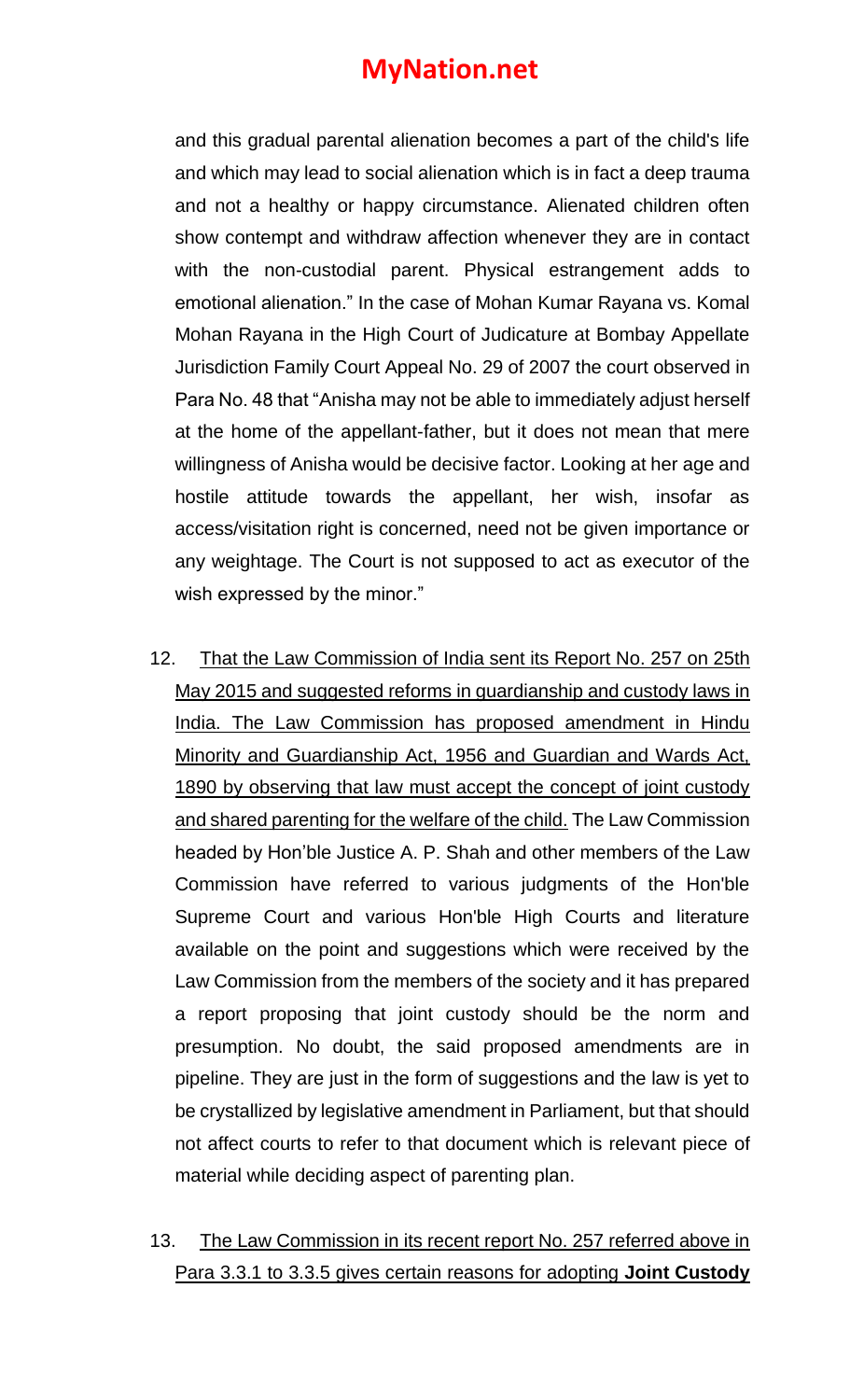in India. That reasoning adopted by the Law Commission is reproduced in this petition. Entire report is annexed in **Annexure - 5**.

3.3.1. First, with rapid social and economic change, conjugal and familial relationships are becoming more complex and so are the conditions of their dissolution. As these social changes that affect family life escalate, we need to update the laws governing the family relationships, during and after the marriage. At present, our legal framework for custody is based on the assumption that custody can be vested with either one of the contesting parties and suitability is determined in a comparative manner. But, just as the basis for dissolving marriage has shifted over time, from fault-based divorce to mutual consent divorce, we need to think about custody differently and provide for a boarder framework within which divorcing parents and children can decide what custodial arrangement works best for them.

3.3.2 Second, the judicial attitude towards custody matters has evolved considerably. As legal scholar and activist, Flavia Agnes notes, in modern day custody battles, neither the father, as the traditional natural guardian, nor the mother, as the biologically equipped parent to care for the child of tender age, are routinely awarded custody. The principle, best interest of the child takes into consideration the existing living arrangements and home environment of the child. ... Each case will be decided on its own merit, taking into account the overall social, educational and emotional needs, of the child.

3.3.3 But despite this development in judicial attitude, we have ignored the idea that under certain favourable circumstances, the best interest of the child could also result from simultaneous association with both the parents. Since there is no inherent contradiction between pursuing the best interest of the child and the concept of shared custody, the law needs to provide for this option, provided certain basic conditions are met.

3.3.4 Third, as already mentioned, a number of institutions, including the judiciary, have already started engaging with the idea of shared custody. We have referred to some of these recent developments above. But currently this idea is being put into practice in a haphazard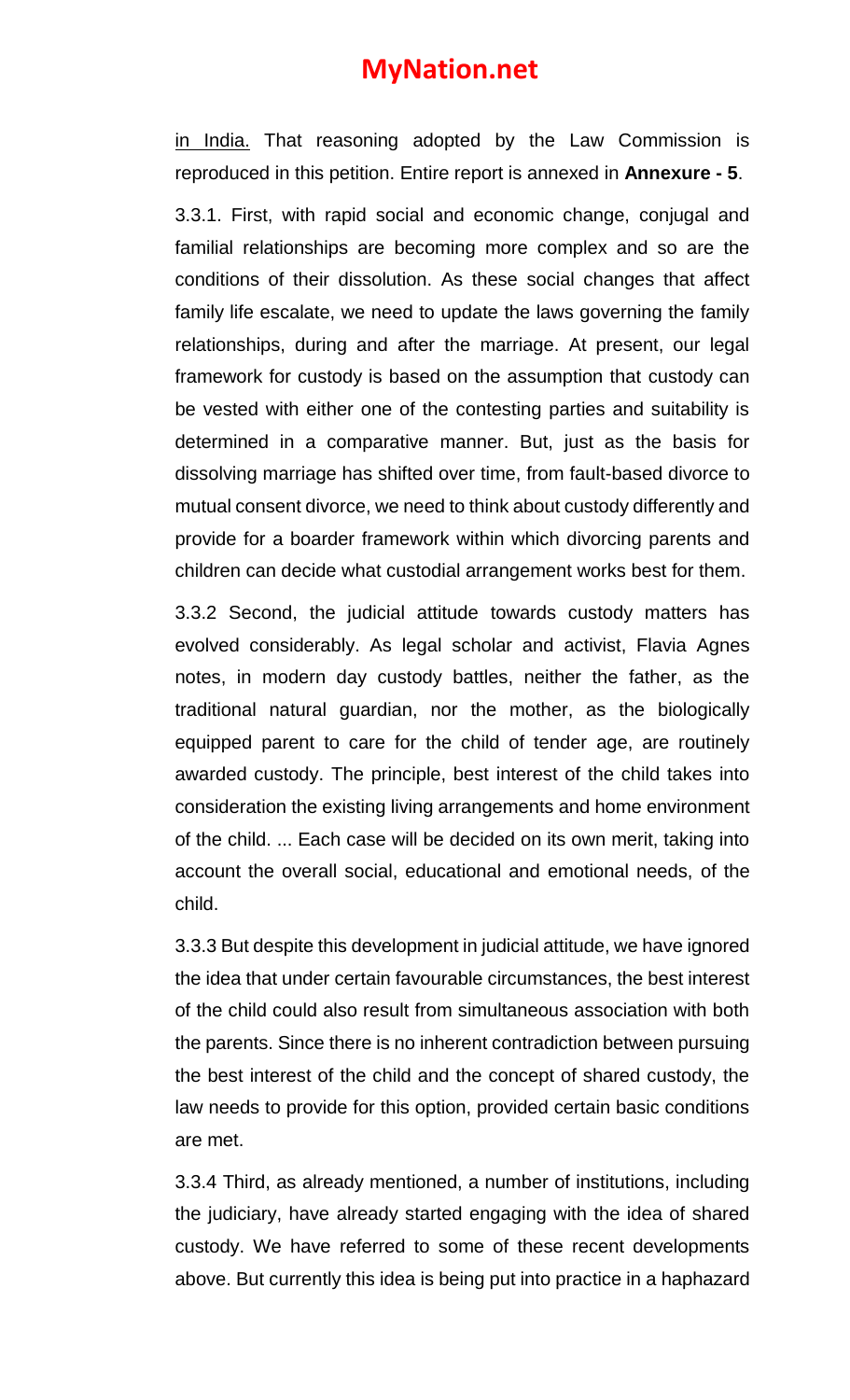manner. There are several components to the idea of shared custody, such as clear determinants of the best interest of the child standard, the role of judges and mediators, parenting plans and so on. These must be laid down in the law, in order for shared custody to be a viable option that facilitates divorcing parents to mutually agree on the preferred custodial arrangement, without compromising on the welfare of the child.

3.3.5 In the legal systems of several Western countries that were reviewed in this chapter, there is a presumption in favor of joint custody, and sole custody is awarded only in exceptional circumstances. We have already referred to the inequalities in parental roles, responsibilities and expectations that exists in our country. Therefore, we are not in favor of the law placing a presumption in favour of joint custody. As opposed to the case of guardianship, where we have recommended shared and equal guardianship for both parents, in this case, we are of the view that joint custody must be provided as an option that a decision-maker can award, if the decisionmaker is convinced that it shall further the welfare of the child.

If these reasons are perused, then the Law Commission has assigned the reasons like social economic change in society, judicial attitude towards custody matters as recorded by legal scholar Flavia Agnes in her book, number of institutions including judiciary accepting the idea of share custody and practices followed in western countries.

## 14. In the Law Commission report No. 257 referred above, the Law Commission has also taken due note of **Parenting Plan** and observed in the following manner:

5.9 A number of jurisdictions require divorcing parents (either jointly or individually) to submit a shared parenting plan to the court. The plan must address major areas of decision making, including: the child's education; the child's health care; religious upbringing; procedures for resolving disputes between the parties with respect to child-raising decisions and duties; and the periods of time during which each party will have the child reside or visit with him, including holidays and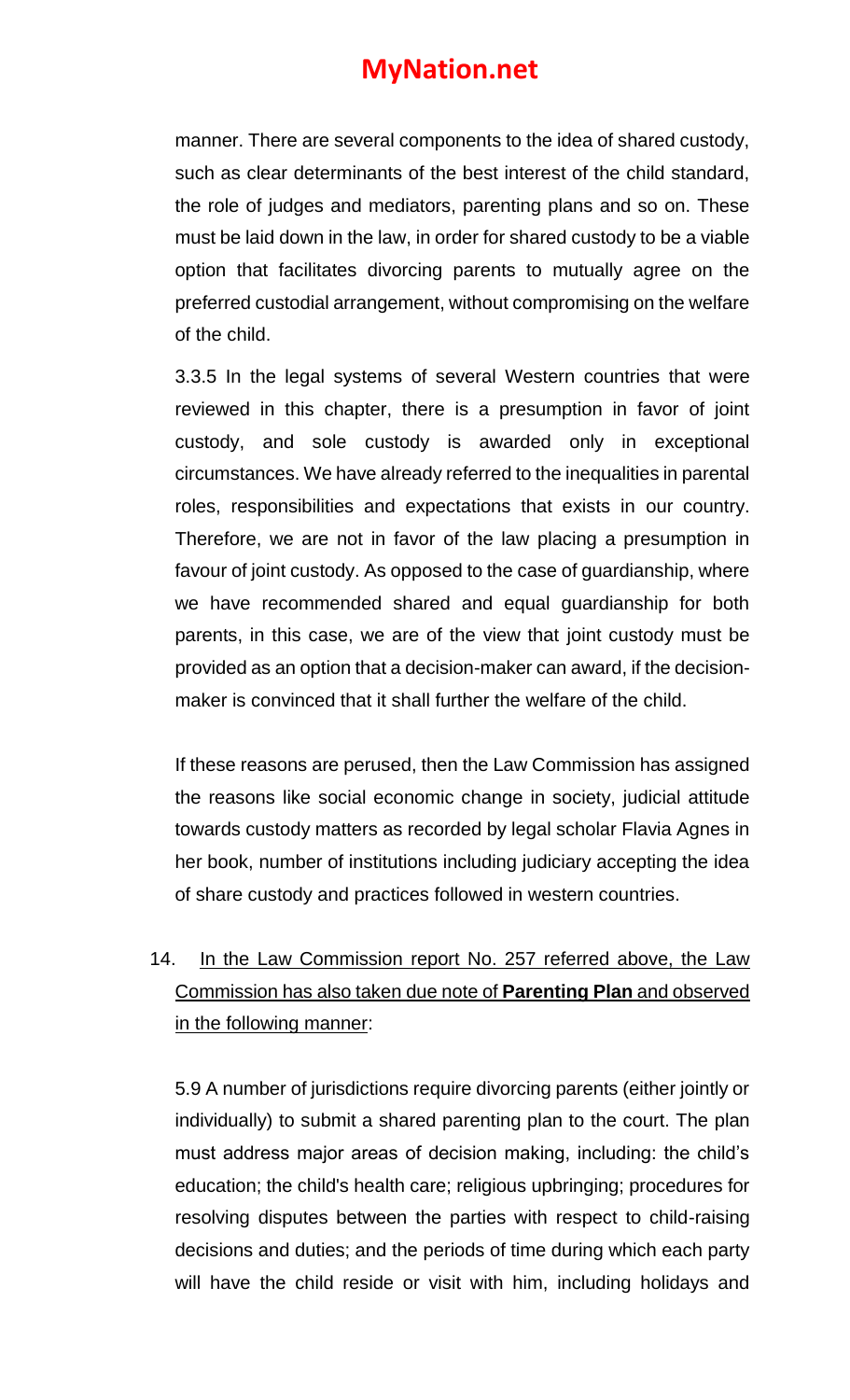vacations, or the procedure by which such periods of time shall be determined. Some jurisdictions provide additional guidance regarding communication (between parents and between the child and the noncustodial parent); transportation to and from the other parent's residence; what to do if a parent wishes to relocate; how to change scheduled parenting time; and exchanging information about the child. The parenting plan itself is not a legal document; it must be approved by a court to have legal effect.

While proposing amendment in Guardians and Wards Act in the form of Guardians and Wards Act (proposed), following objectives are suggested and they are as under:

a) ensuring that the child has the benefit of both parents having a meaningful involvement in his life, to the maximum extent consistent with the welfare of the child;

b) ensuring that the child receives adequate and proper parenting to help achieve his full potential;

c) ensuring that the parents fulfill their duties, and meet their responsibilities concerning the care, welfare and development of the child;

d) giving due consideration to the changing emotional, intellectual and physical needs of the child;

e) encouraging both the parents to maintain a close and continuing relationship with the child, and to cooperate in and resolve disputes regarding matters affecting the child;

f) recognizing that the child has the right to know and be cared for by both the parents, regardless of whether the parents are married, separated, or unmarried; and

g) protecting the child from physical or psychological harm or from being subjected to, or exposed to, any abuse, neglect or family violence.

These objectives thus underline the proposition that the child must get best of both worlds and not just the benefit from any one parent. In fact, the Law Commission has proposed one new definition of **"Joint**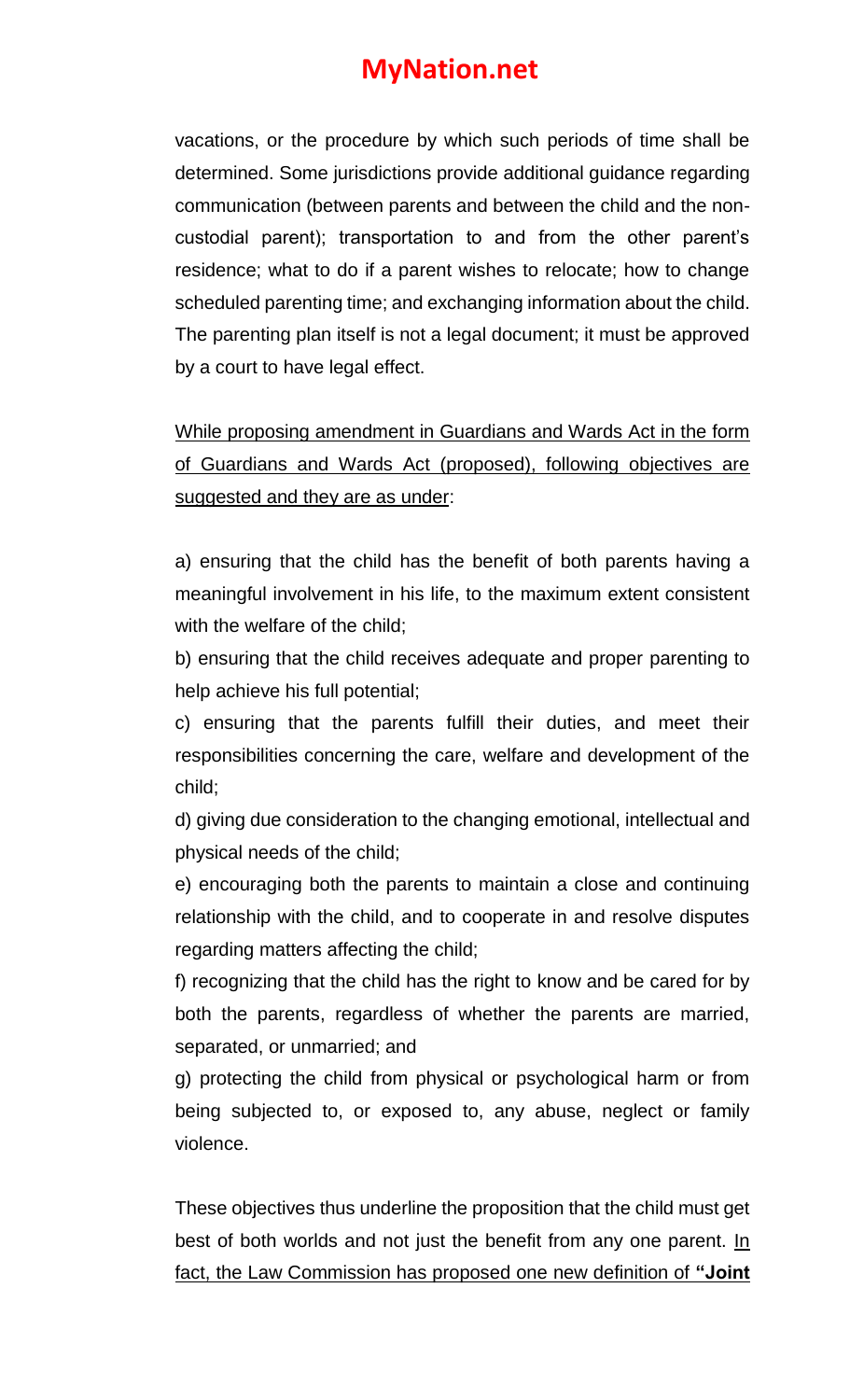**custody"** in the Guardians and Wards Act which the Commission has defined as under:

19C. Definitions.

For the purpose of this Chapter:--

(a) **"Joint custody"** is where both the parents:--

(i) **share physical custody of the child, which may be equally shared, or in such proportion as the court may determine for the welfare of the child;** and

(ii) **equally share the joint responsibility for the care and control of the child and joint authority to take decisions concerning the child;**

and

(b) **"Sole custody"** is where one parent retains physical custody and responsibility for the care and control of the child, subject to the power of the court to grant visitation rights to the other parent.

The face of child custody arrangements is changing. A number of countries across the globe have adopted a preference for shared parenting systems over sole custody as a post-divorce arrangement with respect to children. In the West, this trend has arisen largely in response to changing familial roles (male care takers taking on more child rearing responsibilities) as well psychological studies revealing that the involvement of both parents in child rearing is preferable to sole custody arrangements. Studies indicate that children generally fare better when parents share custody, and some jurisdictions in some countries have a legally prescribed presumption of joint custody. However, scholars and courts also caution that a presumption of joint custody can run contrary to the "best interests of the child" standard, especially in cases of domestic violence, where battered women may agree to joint custody out of fear of further violence.

15. The time has come to give up the archaic mind set which India adopted since British era to think that only one parent is better than other parent to take care of the child. The Guardians and Wards Act was passed in 1890, almost 125 years back. The Hindu Minority and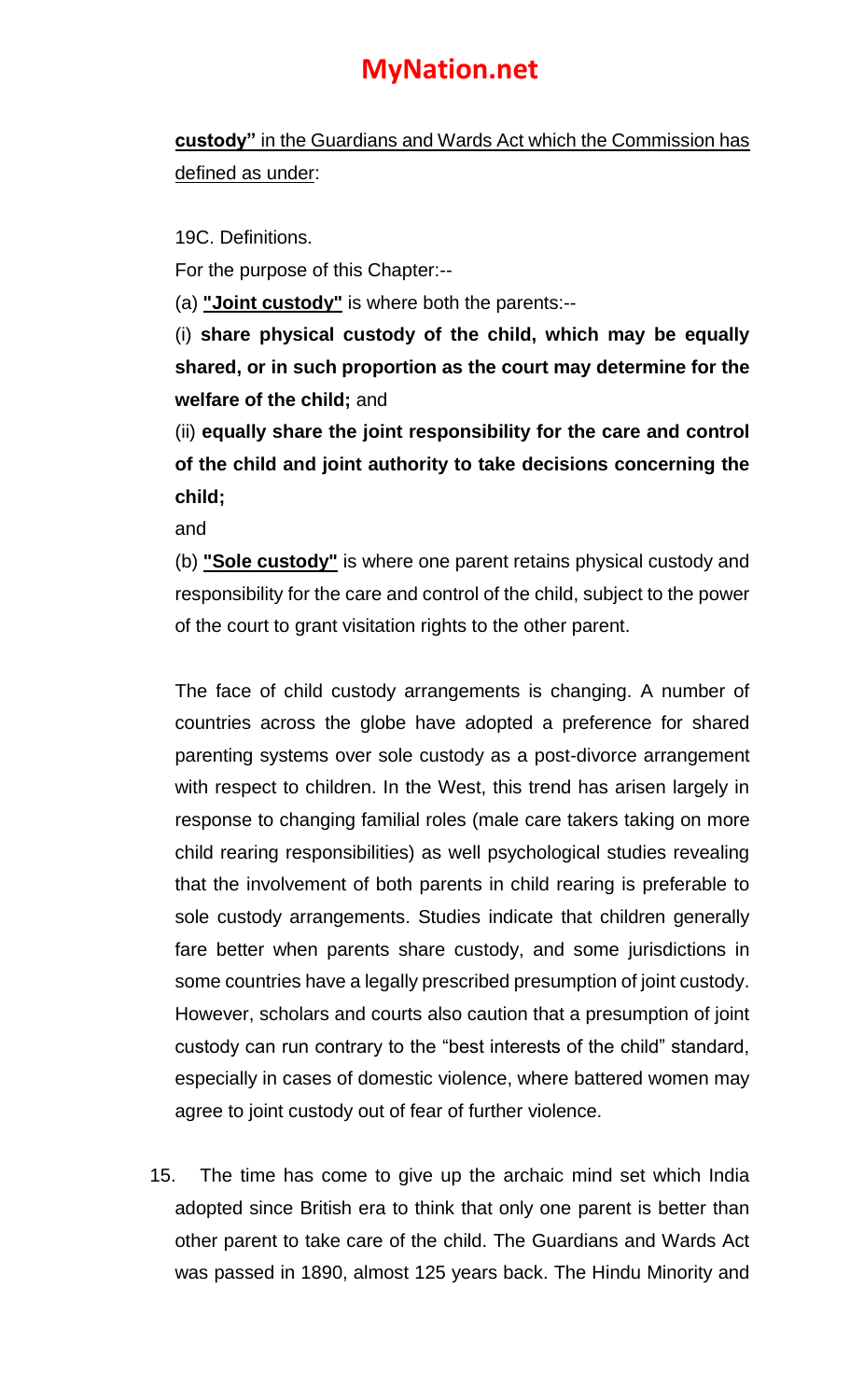Guardianship Act was passed by our Parliament almost 60-70 years back. The society is evolving at the fast space. The new India is adopting new ethos and new concepts. In 1890 when the Guardians and Wards Act was passed, may be Indian woman was not a working woman but now the woman like respondent-mother who is working as a class I gazetted officer and earning her own livelihood and protecting her self-respect even when there are alleged incompatibility between the petitioner-father and the respondent-mother. The standard set in 1890 by the British era cannot be made applicable directly to the litigants of this 21st century, who lives in metro city like New Delhi or Mumbai. Therefore, a time has come to change our mindset of finding out who is better parent than to adopt a new thinking as to find out how these two parents can behave in a better way; so that the child can have best from both of them and with that view in mind, the petitionerfather presents this parenting plan for consideration.

16. In the case of Anjali Kapoor vs Rajiv Baijal on 17 April, 2009, Supreme Court of India, Civil Appeal No. 2628 of 2009 the Apex Court observed that whenever a question arises before Court pertaining to the custody of the minor child, the matter is to be decided not on consideration of the legal rights of the parties but on the sole and predominant criterion of what would best serve the interest and welfare of the child.

**If the sole and paramount principle for deciding custody is "welfare of child", then unless there is substantial research/studies which show that single parenthood/single motherhood is better for children, then awarding sole custody by default to mother is against the principle of welfare of child.**

Awarding sole custody by default to mother does not ensure that the child has the benefit of both parents having a significant, meaningful and constructive involvement in his life, to the maximum extent consistent with the welfare of the child.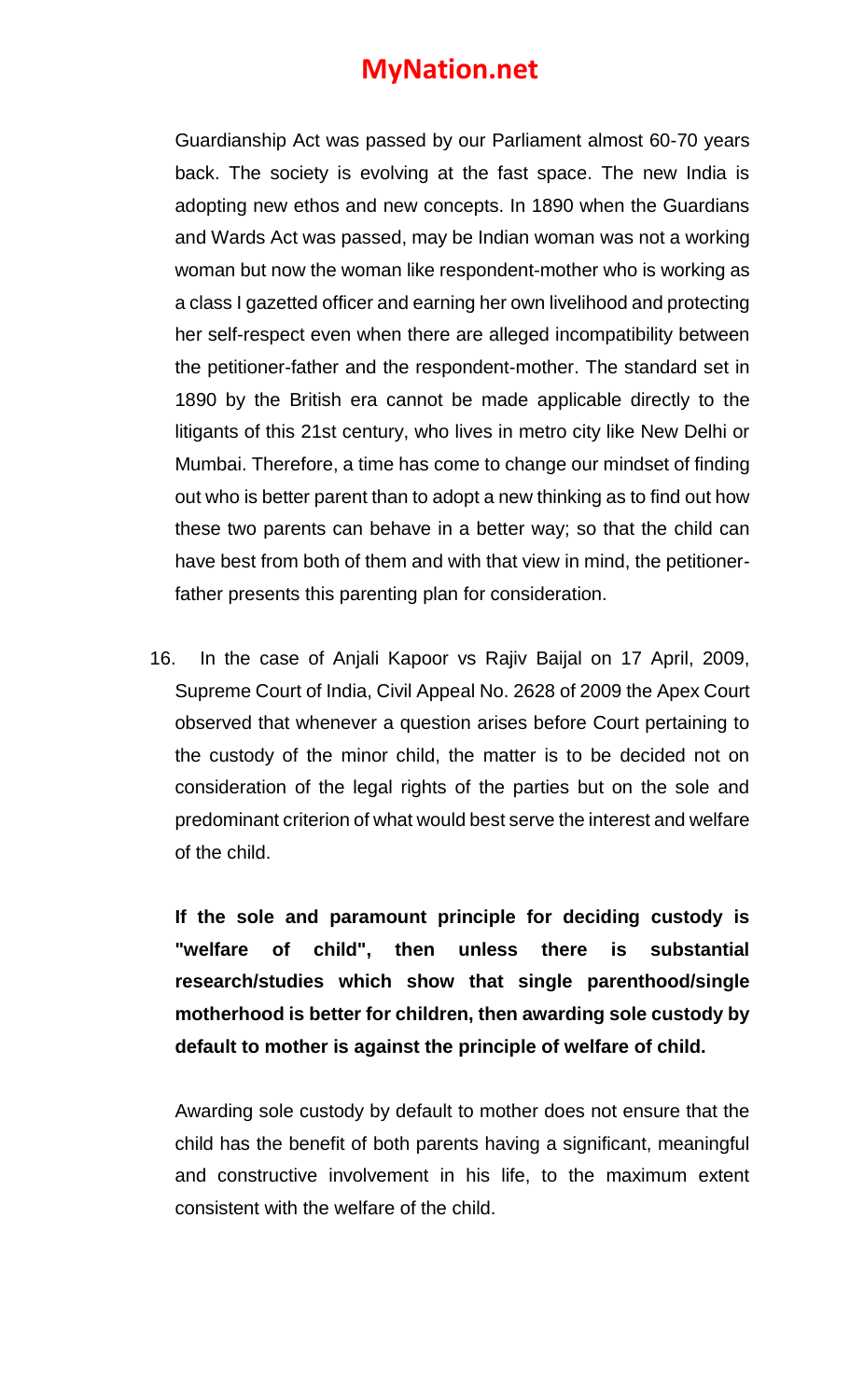Awarding sole custody by default to mother does not recognize the fact that the child has the right to know and be cared for by both the parents, regardless of whether the parents are married, separated, or unmarried.

Awarding sole custody by default to mother does not ensure that the child receives adequate and proper parenting to help achieve his full potential.

No studies have been done in India on the effect of divorce/separation of parents on child(ren). The default mindset and mode of deciding about custody so far in India is to grant it to the existing custodial parent with whom child is already settled, and so mostly custody gets awarded to the mother since in most cases, a wife who starts living separately takes child with her.

Western research points to worse outcomes for children raised in single parent/mother families. There is ample amount of research and studies done in Western countries about effects on children on being raised in single parent families (especially single mother families since 83% of single parent households in US are single mother households) (source:https://singlemotherguide.com/single-mother-statistics/). There is no study which suggests that a child does better when raised

by a single mother/parent as compared to a two biological parents' intact family. However almost all studies indicate worse outcomes for child (whether boy or girl) raised in a single mother/parent household. References and conclusions of many such studies are given in the attachment titled **'Studies and Researches done on Outcomes for Child Raised in Single-Parent or Single-Mother Household'** which is annexed as **Annexure - 4**.

Further the Indian Constitution Directive Principle 39(f) says - "That children are given opportunities and facilities to develop in a healthy manner and in conditions of freedom and dignity and that childhood and youth are protected against exploitation and against moral and material abandonment."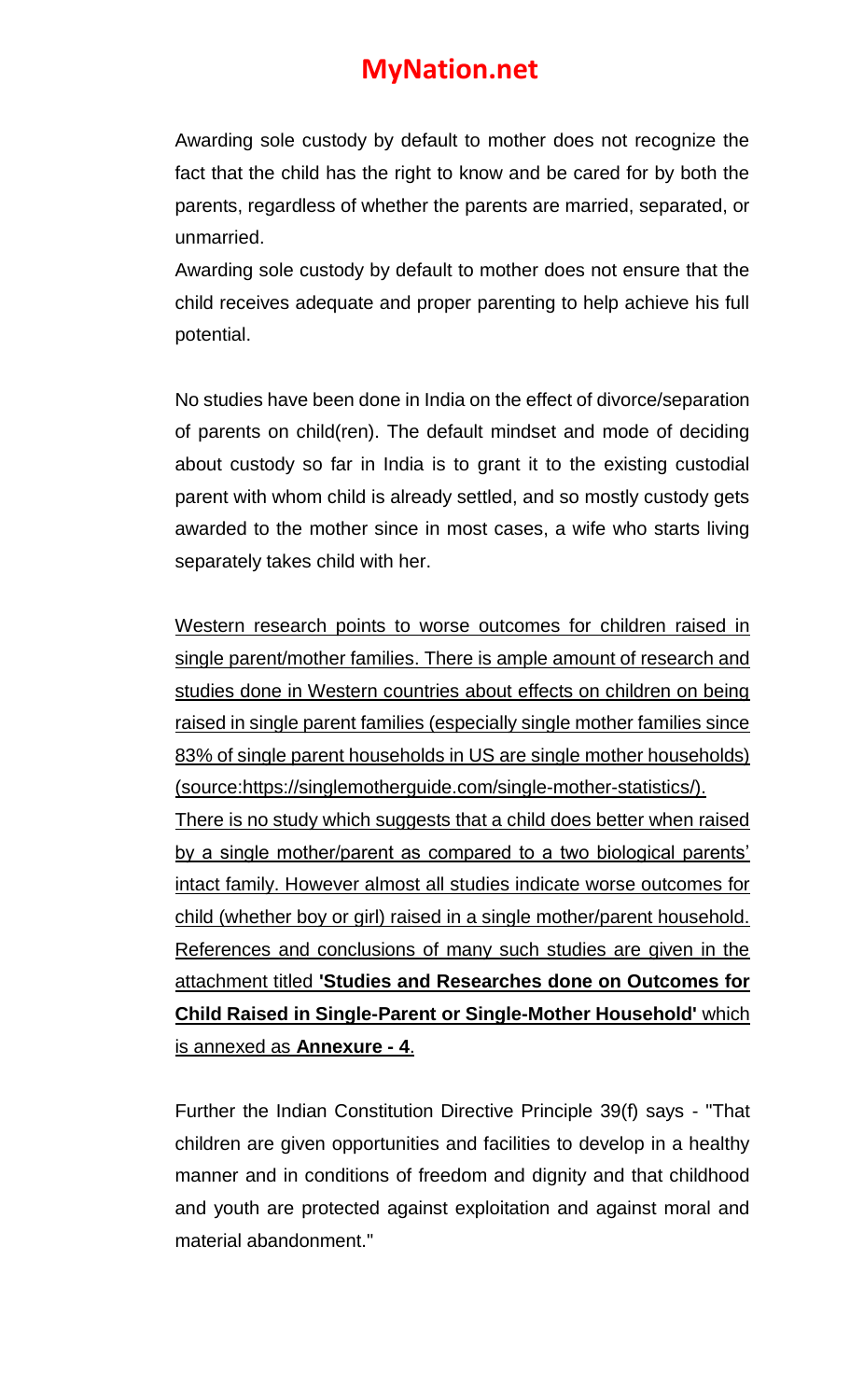So for a child having a caring and compassionate father and still not allowed to grow with father's care and upbringing is akin to forced moral and material abandonment of the child from one parent's care. Awarding sole custody to mother by default is against the Indian Constitution Directive Principle 39(f) as child is not allowed to grow with father's care and upbringing.

17. That for consideration of the Hon'ble Court in regards to interim custody of the child the petitioner-father presents the following interim parenting plan prepared following the suggestions of the Law Commission Report No. 257 published on 25.05.2015 which proposed amendment in Hindu Minority and Guardianship Act, 1956 and Guardian and Wards Act, 1890 by observing that law must accept the concept of joint custody and shared parenting for the welfare of the child:

# **Proposed Interim Parenting Plan for Joint Custody of the Child**

The mother and father will behave with each other and each child so as to provide a loving, stable, consistent and nurturing relationship with the child even though they are separated / divorced. They will not speak badly of each other or the members of the family of the other parent. They will encourage each child to continue to love the other parent and be comfortable in both families.

This Proposed Interim Parenting Plan details practical decisions about children's care in areas as given below with implementation details of each area following the list:

- I. RESIDENTIAL PARENTING SCHEDULE
- II. DECISION-MAKING
- III. FINANCIAL SUPPORT / MAINTENANCE
- IV. PRIMARY RESIDENTIAL PARENT (CUSTODIAN) FOR OTHER LEGAL PURPOSES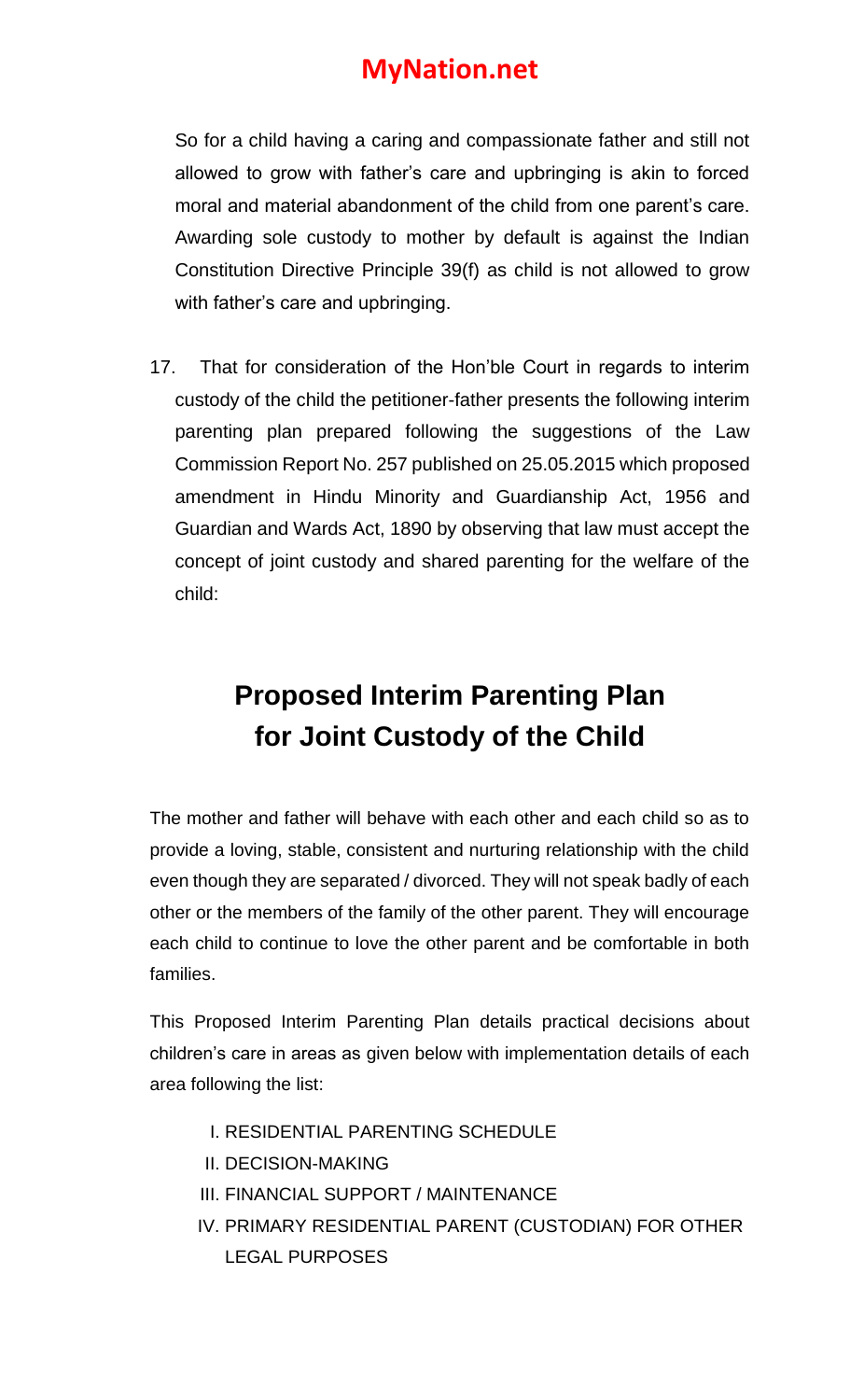- V. DISAGREEMENTS OR MODIFICATION OF PLAN OR NONCOMPLIANCE
- VI. RIGHTS (OF CHILD AND PARENTS)
- VII. NOTICE REGARDING PARENTAL RELOCATION

## **I. RESIDENTIAL PARENTING SCHEDULE**

### **A. RESIDENTIAL TIME WITH EACH PARENT**

The Primary Residential Parent (Custodial parent) is mother and father

Under the above schedule each parent will spend the following number of days with the child:

With Mother:  $\underline{6}$  months With Father:  $\underline{6}$  months

Child Madhav shall stay (physical custody) with the mother from 1st April to 30th September and thereafter the child Madhav shall stay with the father from 1st October to 31st March and so on in the above manner till disposal of the main petition.

This 6-month residential time with each parent is feasible because both the parents live close to the school of the child and school bus goes to both the locations. Addresses of school and residences are given below:

| <b>Address of Mother</b>     | <b>Address of Father</b>     | Name and Address of<br><b>Child's School</b> |
|------------------------------|------------------------------|----------------------------------------------|
| <b>Flat No. F-613</b>        | 435 GKG Apartments           | Diamond International                        |
| 5th Floor                    | Vaibhav Khand                | School                                       |
| <b>Pahar Apartments</b>      | Indirapuram,                 | Sector 35, Noida,                            |
| 45, I.P. Extension,          | Ghaziabad                    | U.P. 201301                                  |
| Patparganj,                  | U.P. 201010                  |                                              |
| New Delhi - 110092           | <b>Distance from child's</b> |                                              |
| <b>Distance from child's</b> | school: 8 km                 |                                              |
| school: 18 km                |                              |                                              |

### **B. DAY-TO-DAY SCHEDULE**

The non-custodial parent shall have access to the child on every Sunday between 9.00 a. m. to 6.00 p. m. The non-custodial parent shall pick up the child at the gate of the custodial parent at 9.00 a. m. on every Sunday and shall drop back the child at 6.00 p. m. on the same day. The non-custodial parent during relevant period shall have telephonic or webcam access every day, if necessary at any time between 5.00 p.m. and 8:00 p.m.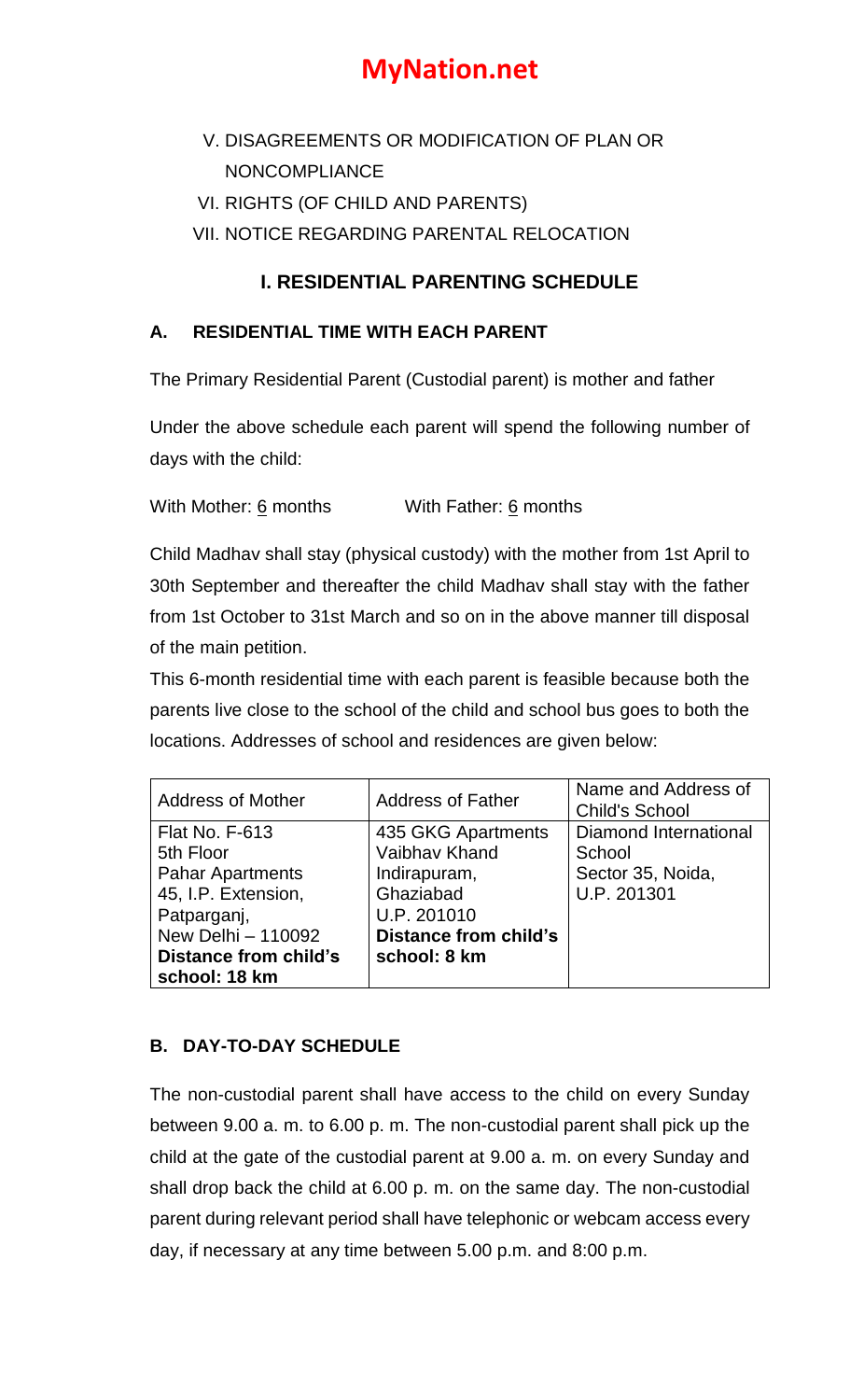This parenting schedule shall begin on 1st October and end on 31st March when the child will be in the custody of the father and begin on 1st April and end on 30th September when the child will be in the custody of the mother.

The petitioner or the respondent shall take care of extra-curricular activities of the child whenever the child is in their custody for six months as per above referred order.

### **C. HOLIDAY SCHEDULE AND OTHER SCHOOL FREE DAYS**

| <b>FESTIVAL</b>         | <b>MOTHER</b> | <b>TIMING</b>            | <b>FATHER</b> |
|-------------------------|---------------|--------------------------|---------------|
| 26 Jan Republic Day     | $\mathcal{N}$ | 4:00p.m.<br>7:00p.m.     |               |
| Holi                    | $\mathcal{N}$ | $4:00p.m. -$<br>7:00p.m. |               |
| Mahashivratri           |               | $4:00p.m. -$<br>7:00p.m. | $\sqrt{}$     |
| Janmasthami             |               | $4:00p.m. -$<br>7:00p.m. | $\sqrt{ }$    |
| Rakshabandhan Day       | $\sqrt{ }$    | $4:00p.m. -$<br>7:00p.m. |               |
| 15 Aug Independence Day |               | $4:00p.m. -$<br>7:00p.m. | $\sqrt{}$     |
| Mother's Birthday       | N             | $4:00p.m. -$<br>7:00p.m. |               |
| Father's Birthday       |               | $4:00p.m. -$<br>7:00p.m. | $\sqrt{ }$    |
| Child's Birthday        | On odd years  | $4:00p.m. -$<br>7:00p.m. | On even years |

Indicate with which parent the child will be during FESTVALS every year:

### **D. VACATIONS AND LONG FESTIVAL WEEKEND HOLIDAYS**

The petitioner-father requests that the child be with him for 50% of long vacations like summer, winter, school-year end, Diwali, Dushera and Christmas vacations whereas for the other half of these long vacations the child be with the respondent-mother. On long vacations when the petitionerfather has the custody of the child the petitioner-father will be able to take the child on a visit to the child's paternal grand-parents who live in Guwahati or to other suitable locations of the child's choice. Likewise when the respondent-mother has the custody of the child the respondent-mother will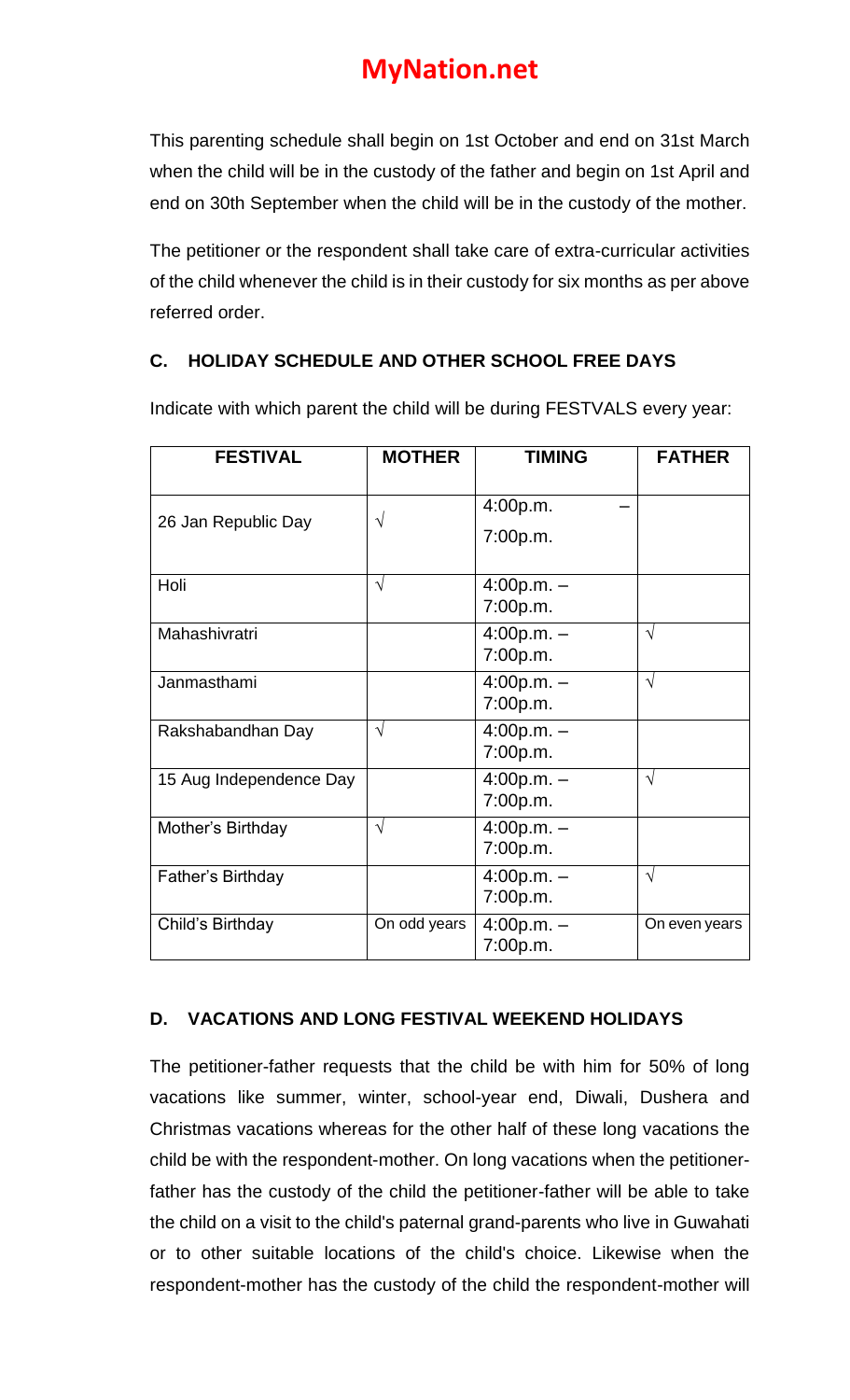be able to take the child on a visit to the child's maternal grand-parents who live in Jodhpur or to other suitable locations of the child's choice. Since welfare of the child is of paramount importance the petitioner-father insists that until the child becomes major at least one of the parents must accompany him if he is going or taken out of Delhi.

| <b>VACATION</b>                   | <b>MOTHER</b>       | <b>FATHER</b>       |  |
|-----------------------------------|---------------------|---------------------|--|
| <b>Summer Vacation</b>            | $1^{st} 50%$        | 2 <sup>nd</sup> 50% |  |
| <b>Winter Vacation</b>            | 1 <sup>st</sup> 50% | 2 <sup>nd</sup> 50% |  |
| School-year end Vacation in March | 1 <sup>st</sup> 50% | 2 <sup>nd</sup> 50% |  |
| Diwali Vacation                   | 1 <sup>st</sup> 50% | 2 <sup>nd</sup> 50% |  |
| <b>Dushera Vacation</b>           | $1^{st} 50%$        | 2 <sup>nd</sup> 50% |  |
| <b>Christmas Vacation</b>         | 1 <sup>st</sup> 50% | 2 <sup>nd</sup> 50% |  |

This period of sharing may be altered by the petitioner-father and the respondent-mother in consultation with and the convenience of each other and shall be decided at least two weeks before the vacation commences.

### **E. TRANSPORTATION ARRANGEMENTS**

The place of meeting for the exchange of the child shall be: at the gate of the house of respective parent.

The parent who has the physical custody of the child must make reasonable transportation arrangements to protect the child while in the care of that parent.

## **II. DECISION-MAKING**

## **A. DAY-TO-DAY DECISIONS**

Each parent shall make decisions regarding the day-to-day care of a child while the child is residing with that parent, including any emergency decisions affecting the health or safety of a child.

### **B. MAJOR DECISIONS**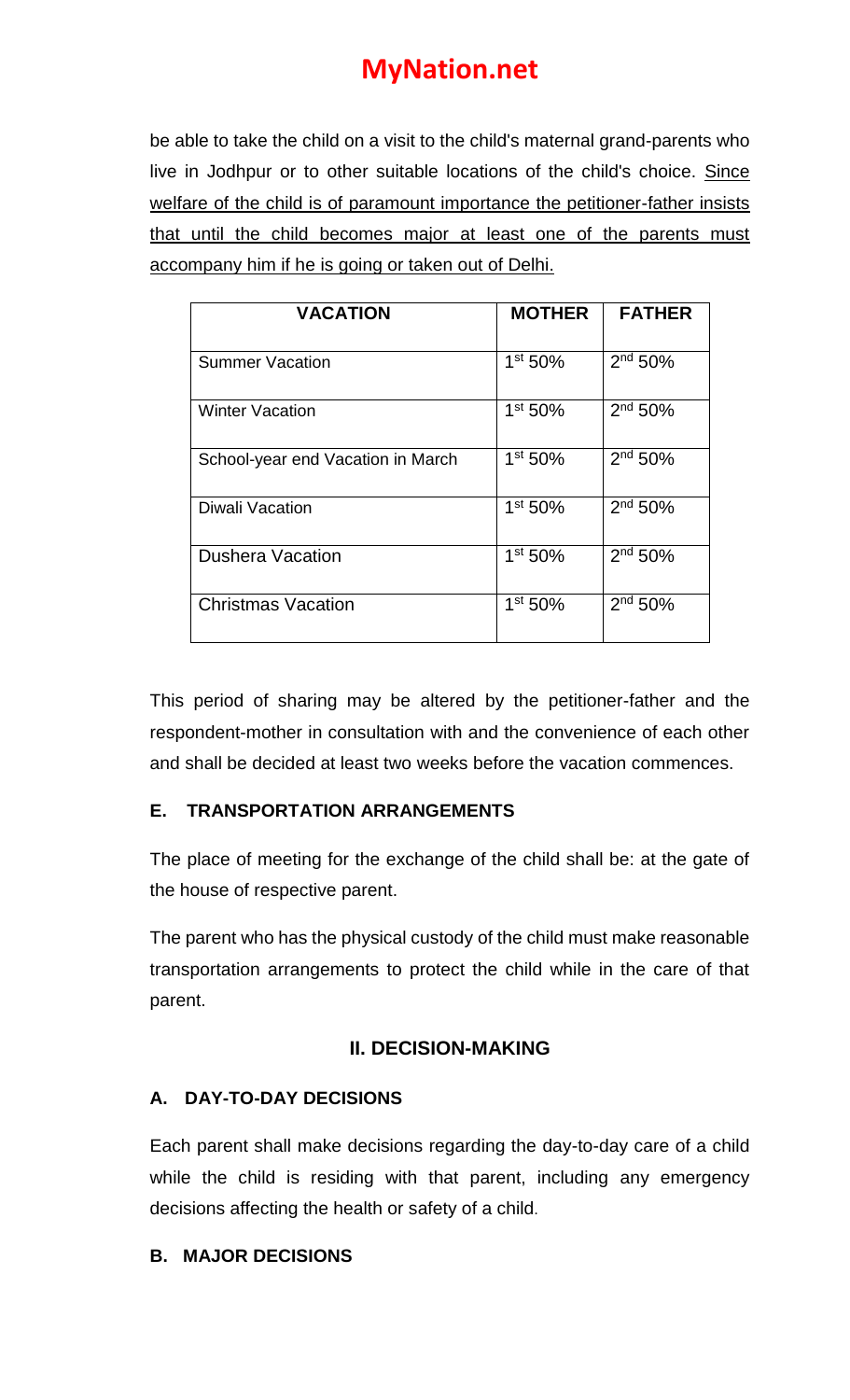Major decisions regarding each child shall be made as follows:

| <b>Educational decisions:</b>      | $\Box$ mother | $\Box$ father | $\square$ joint |
|------------------------------------|---------------|---------------|-----------------|
| Non-emergency health care:         | $\Box$ mother | □father       | $\square$ joint |
| Religious upbringing:              | $\Box$ mother | $\Box$ father | $\square$ joint |
| <b>Extracurricular activities:</b> | $\Box$ mother | ⊟father       | $\square$ joint |
| Obtaining passport:                | $\Box$ mother | □father       | $\square$ joint |

### **C. NAME OF THE CHILD & SURNAME**

The custodial parent shall not be entitled to change the name or the surname of the child which has been given to the child as per either a ceremony performed for the same or the name along with the father's surname as it appears in the birth certificate without the court order or written consent of the noncustodial parent.

### **D. CHANGE OF SCHOOL OR DAYCARE CENTRE**

The custodial parent shall not be entitled to admit, change the school or the daycare center of the child without written consent and/or agreement between the parties. If the issues is not being resolved then such admission, change of school/daycare center of the child shall be as per the order of the court.

### **E. REMOVAL OF CHILD FROM SCHOOL**

In the absence of prior agreement between the parties and proper notification of the daycare or school - except in the event of an emergency the Non-custodial parent shall not remove the child from daycare or school for visitation or otherwise. This paragraph shall not be applied to preclude the Non-custodial parent's participation as a parent in school activities and access to the child at school, to the same extent as afforded the custodial parent, nor to prevent the Non-custodial parent from picking the child up after school or daycare if such pickup is pursuant to the parties' visitation arrangement.

### **F. MEDICATION, ILLNESS OR ACCIDENT**

If the child becomes ill or is involved in an accident, and treatment by a medical professional is obtained, the parent who has the child at the time of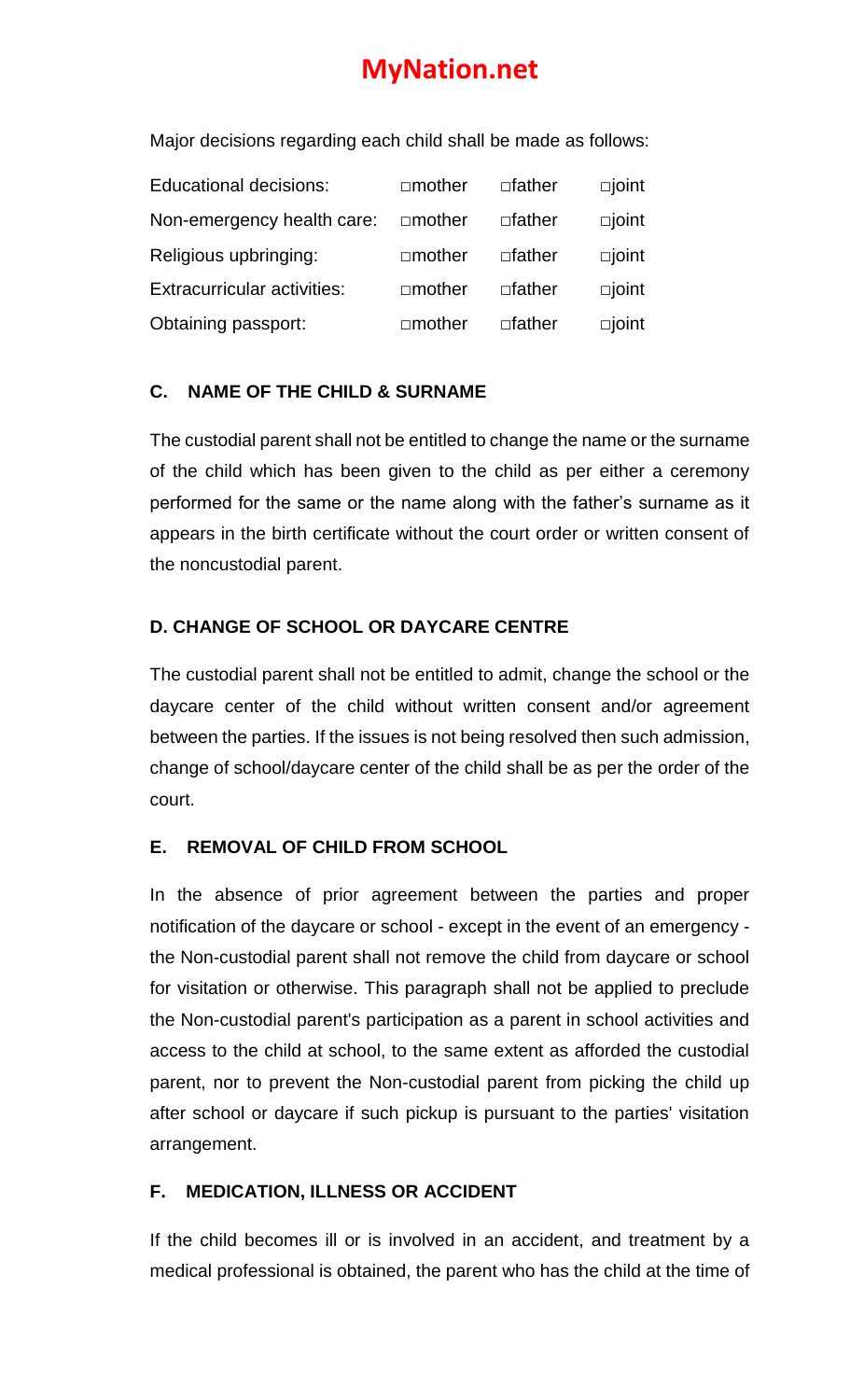the illness or accident shall notify the other parent as soon as practicable but no later than three (3) hours after the incident or diagnosis. ILLNESS OF THE CHILD SHALL NOT PREVENT VISITATION WITH THE CHILD, UNLESS THE CHILD IS HOSPITALIZED. NONCUSTODIAL PARENT CAN VISIT THE CHILD IN HOSPITAL/Residence of custodial parent or and place where child is stays during illness.

#### **G. ADDITIONAL VISITATION**

The Non-custodial parent shall be entitled to exercise other reasonable visitation in the locale of the child's primary residence or at other places like club, place of worship, shop, ground, mall, upon reasonable notice subject to a minimum of 12-hour notice to the custodial parent whenever. There may be need where the non-custodial parent may wish and desire that the child should be present on certain occasions such as poojas, religious functions, birthdays, anniversary celebration, inaugurations, marriage, or emergencies such as death or hospitalization of a close relative such as grandparent/relations etc. In such circumstances the custodial parent shall allow access of the child immediately.

#### **H. CANCELLATION BY NON-CUSTODIAL PARENT**

A. Local (parties residing within 200 driving Kilometers of each other)

- i. Twelve (12) hours' notice shall be given by the parent entitled to visitation with the child if visitation will not be exercised for the weekday or weekend.
- ii. A minimum of Three (3) days' notice shall be given by the parent entitled to visitation for a holiday if visitation will not be exercised.
- iii. A minimum of Fifteen (15) days' notice shall be given in writing by the parent entitled to visitation for a period of one week or greater if visitation will not be exercised.
- iv. The parent seeking cancellation shall arrange and pay for babysitting, child care or other appropriate visitation of the child for the visitation period; to the extent such expense is due to the cancellation. ANY VISITATION CANCELLED BY THE NON-CUSTODIAL PARENT SHALL BE FORFEITED, UNLESS THE PARTIES AGREE TO SUBSTITUTE VISITATION. THE REQUIRED CANCELLATION NOTICE IS GIVEN; THE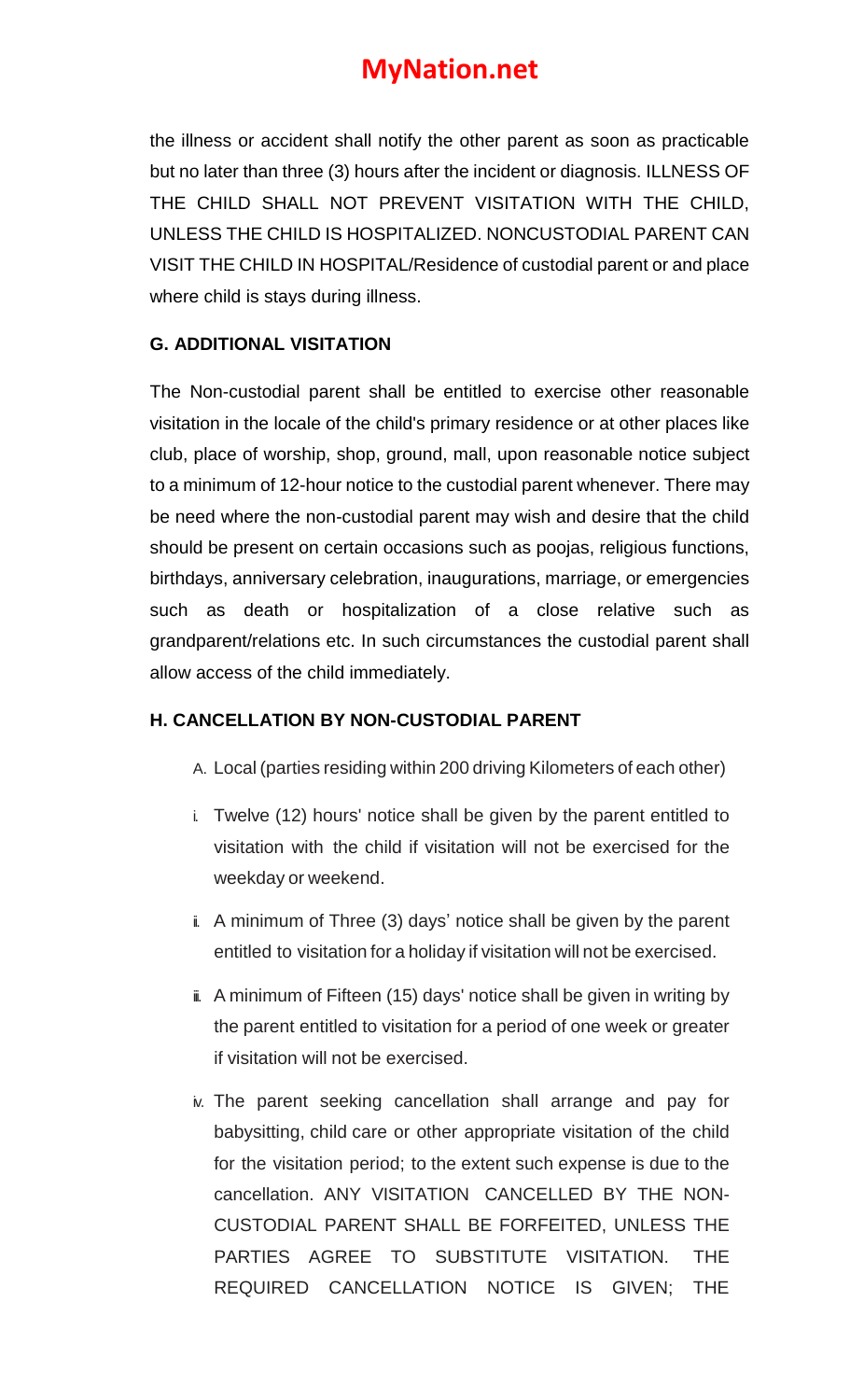CUSTODIAL PARENT SHALL NOT UNREASONABLY WITHHOLD SUBSTITUTE VISITATION.

### **III. FINANCIAL SUPPORT / MAINTENANCE**

#### **A. CHILD SUPPORT:**

Petitioner/Father's gross monthly income is Rs. 75,000/- Respondent/Mother's gross monthly income is Rs. 1,20,000/-

Current yearly expenses on the child are about Rs. 2,61,000/- which includes school fees and food, clothing, stationery, pocket money, sports, entertainment etc. As of now the petitioner-father pays for the child's school fees and this expense comes to about Rs. 2,10,000/- per year. The school fees include fees for tuition, transportation and breakfast and lunch at school. The rest Rs. 51,000/- per year are paid by the respondent-mother.

Based on the financial information provided in the para above the Hon'ble court is prayed to pass the interim child support order.

**CHILD SUPPORT / MAINTENANCE**: Non-payment or late payment of child support is NOT an acceptable reason to deny or interfere with visitation. Conversely, denial of visitation is NOT justification for non-payment or late payment of child support. Both parents agree that the Child support and child visitation are separate and independent issues and are not to be manipulated by either parent to gain leverage over the other parent with regard to visitation or child support. Child support shall NOT stop during visitation periods, unless provided by court order.

#### **B. HEALTH AND INSURANCE (Optional)**

Reasonable health insurance on the child or children will be (Tick mark below as appropriate):

- $\Box$  maintained by the mother
- $\Box$  maintained by the father
- $\Box$  maintained by both

**C.** (i) It is directed that they will not pamper the child by expensive gifts.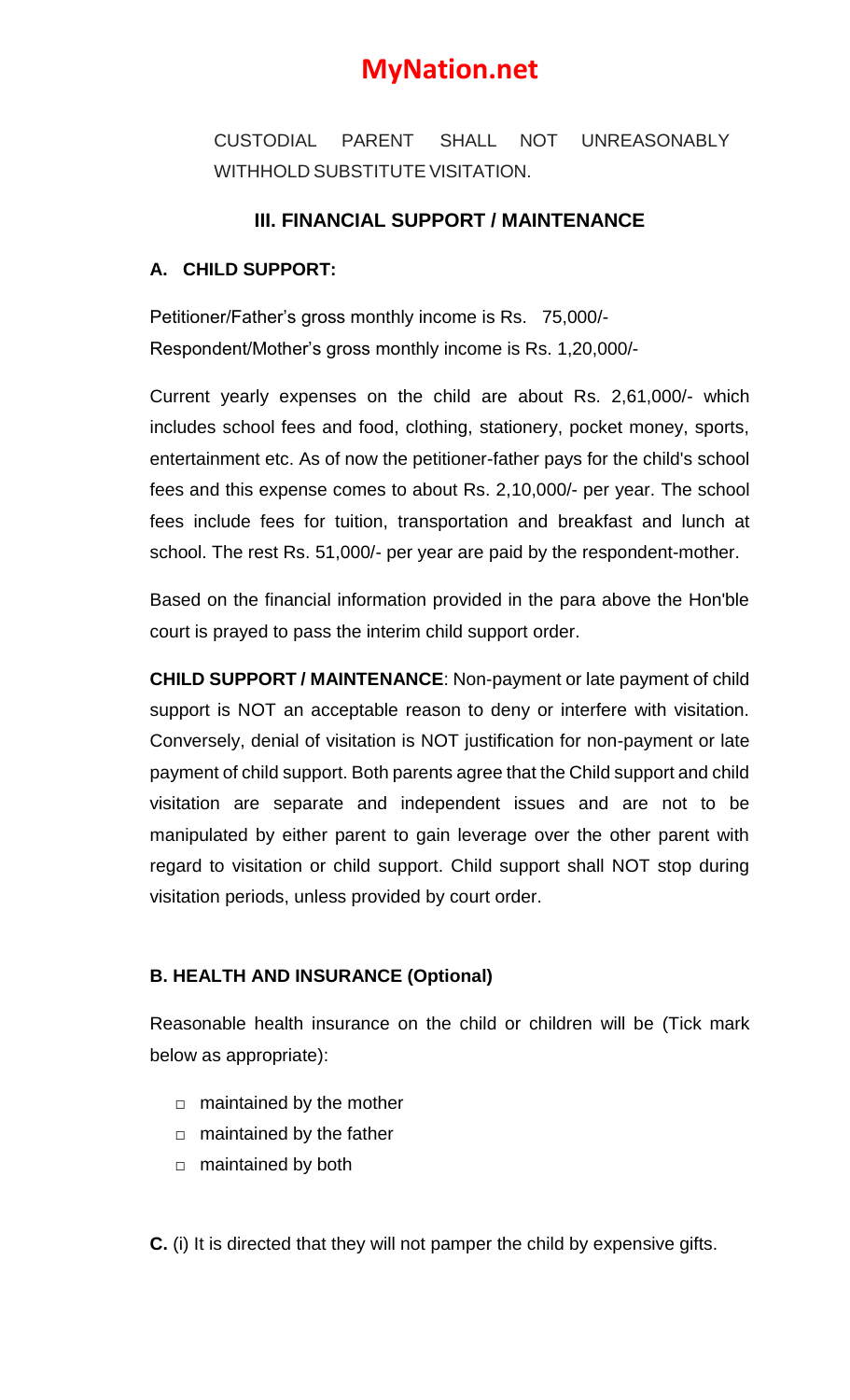## **IV. PRIMARY RESIDENTIAL PARENT (CUSTODIAN) FOR OTHER LEGAL PURPOSES**

The child or children are scheduled to reside the majority of the time with the □mother □father. This parent is designated as the primary residential parent also known as the custodian, SOLELY for purposes of any other applicable state laws. If the parents are listed in Section II as joint decision-makers, then, for purposes of obtaining health or other insurance, they shall be considered to be joint custodians.

THIS DESIGNATION DOES NOT AFFECT EITHER PARENT'S RIGHTS OR RESPONSIBILITIES UNDER THIS PARENTING PLAN.

## **V. DISAGREEMENTS OR MODIFICATION OF PLAN OR NONCOMPLIANCE**

Should the parents disagree about this Parenting Plan or wish to modify it, or in case of the non-compliance they must make a good faith effort to resolve the issue by the process selected below before returning to Court.

 $\Box$  Mediation by a neutral party chosen by the parents or the Court

The court is requested to appoint a Mediation party.

The dispute resolution process must be commenced by notifying the other parent and the Court by (Tick mark as appropriate)

□ Written request. □ Registered mail. □ Other: \_\_\_\_\_\_\_\_

In the dispute resolution process:

A. Preference shall be given to carrying out this Parenting Plan.

B. The parents shall use the process to resolve disputes relating to implementation of the Plan.

C. A written record shall be prepared of any agreement reached, and it shall be provided to each parent.

D. If the Court finds that a parent willfully failed to appear without good reason, the Court, upon motion, may pass appropriate order.

**Non-Compliance** of the parenting plan may amount to breach of trust and parents are required to approach court for appropriate action.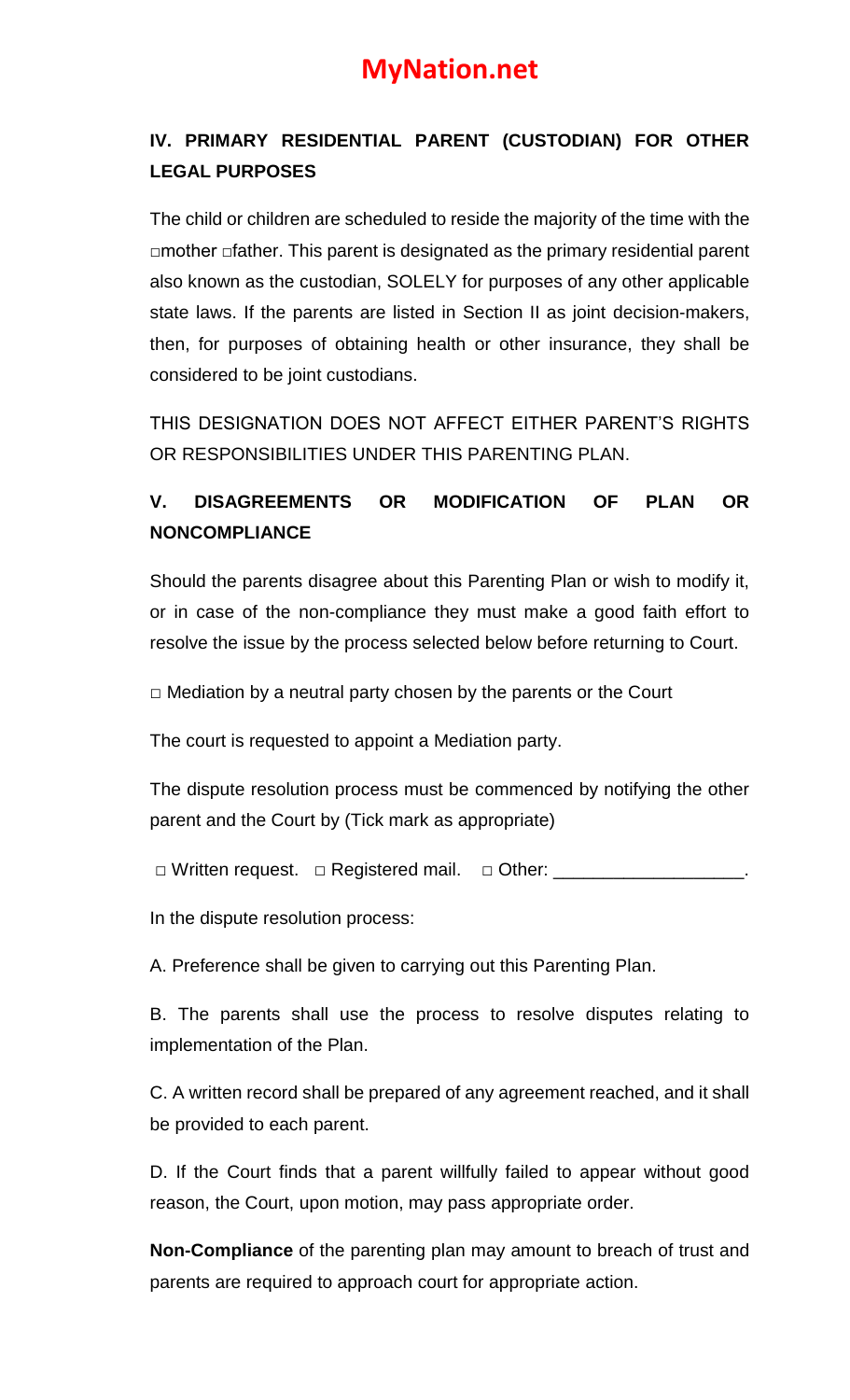Parties agree for following consequence for breach of access arrangement. (Tick mark as appropriate)

 $\Box$  (a) Compensatory access immediately in next week.

 $\Box$  (b) Cost of Rs.1000/- for each day of loss of access.

 $\Box$  (c) Social service of defaulting parent at remand home, orphanage,

□ (d) A forfeiture of access, if access not taken for 3 consecutive days without reasonable cause.

□ (e) Dismissal of petition or striking of defence, if Court orders / parenting plan /Consent Terms not obeyed.

 $\Box$  (f) Non-custodian parent will be eligible to apply to court for shifting of custody, in case intentional repeated defaults in giving access and visitation right to non-custodial parents.

## **VI. RIGHTS**

### **RIGHTS OF CHILD**

Both Parents recognize child's / children's right to:

- emotional and physical safety, stability and security
- feel loved by both of the parents and significant family members
- know and be cared for by both parents and significant family members
- develop independent and meaningful relationships with each parent.

#### **RIGHTS OF PARENTS:**

Both parents are entitled to the following rights:

(1) The right to unimpeded telephone and web cam conversations with the child at least twice a week at reasonable times and for reasonable durations;

(2) The right to send mail / gifts to the child which the other parent shall not open or censor;

(3) The right to receive notice and relevant information as soon as practicable but within three (3) hours of any event of hospitalization, major illness or death of the child;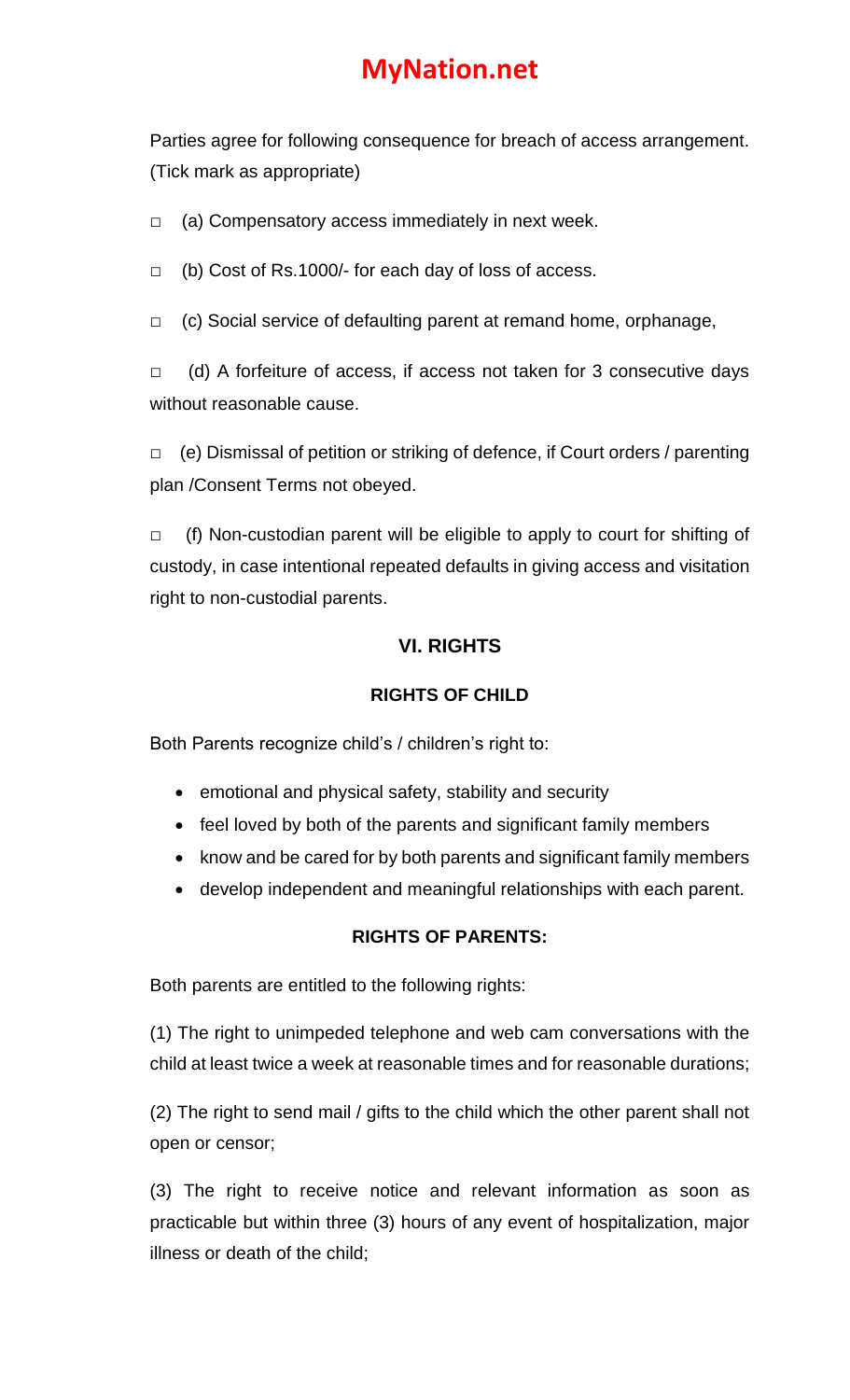(4) The right to receive directly from the child's school any school records customarily made available to parents. (The school may require a written request which includes a current mailing address and upon payment of reasonable costs of duplicating.) These include copies of the child's report cards, attendance records, names of teachers, class schedules, and standardized test scores;

(5) The right to receive copies of the child's medical health or other treatment records directly from the physician or health care provider who provided treatment or health care. (The keeper of the records may require a written request which contains a current mailing address and the payment of reasonable costs of duplication.) No person who receives the mailing address of a parent as a result of this requirement shall provide such address to the other parent or a third person;

(6) The right to be free of unwarranted derogatory remarks made about the parent or his or her family by the other parent to the child or in the presence of the child;

(7) The right to be given at least forty-eight (48) hours' notice, whenever possible, of all extra-curricular activities, and the opportunity to participate or observe them. These include the following: school activities, athletic activities, and other activities where parental participation or observation would be appropriate;

(8) The right to receive from the other parent, in the event the other parent leaves the state with the minor child or children for more than two (2) days, an itinerary including telephone numbers for use in the event of an emergency;

(9) The right to access and participation in education on the same basis that is provided to all parents. This includes the right of access to the child for lunch and other activities. However participation or access must be reasonable and not interfere with day-to-day operations or with the child's educational performance.

(10) Right to share the names and contact details of the friends of the child.

### **VII. NOTICE REGARDING PARENTAL RELOCATION**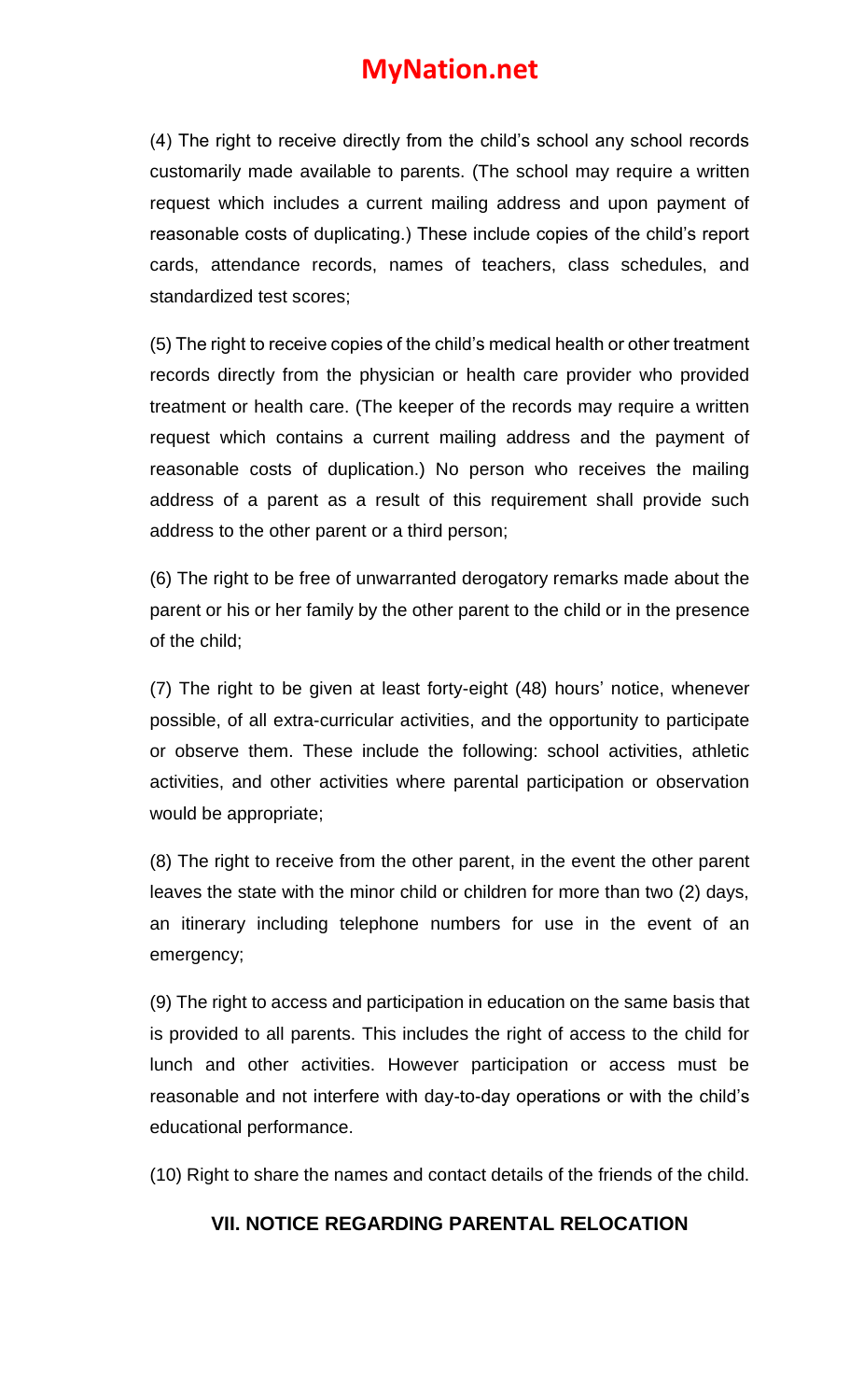If a parent who is spending intervals of time with a child desires to relocate outside the state or local jurisdiction from the other parent within the state, the relocating parent shall send a notice to the other parent at the other parent's last known address by registered or certified mail. The notice shall be mailed not later than sixty (60) days prior to the move. The notice shall contain the following:

- (1) Statement of intent to move;
- (2) Location of proposed new residence;
- (3) Reasons for proposed relocation; and
- (4) Statement that the other parent may file a petition in opposition to the move within sixty (60) days on receipt of the notice.
- 18. That the petitioner-father has not filed any other application/petition seeking similar relief under the present act before any court of law.

#### **PRAYER**:

It is, therefore, most respectfully prayed that in view of the facts and circumstances of the case the Hon'ble Court may kindly be pleased to:

- **a) pass an order in favour of the petitioner-father for interim custody of his minor son Madhav Trivedi u/s 12 and / or under relevant sections of the Guardians and Wards Act, 1890 as per the 'Proposed Interim Parenting Plan' presented above.**
- **b) pass any other or further order in favour of the petitionerfather and against the respondent-mother under the facts and circumstances mentioned above in the interest of justice.**

New Delhi **New Delhi** Petitioner through Counsel Dated:

#### **Verification**

Verified at New Delhi on this \_\_\_\_ day of \_\_\_\_ 2018 that the contents and the statements made in this petition, filed for interim custody of petitioner's minor child Madhav Trivedi aged 11 years U/S 12 of the Guardians and Wards Act, 1890, from paragraphs 1 to 18 are true and correct to the best of my knowledge, information and belief.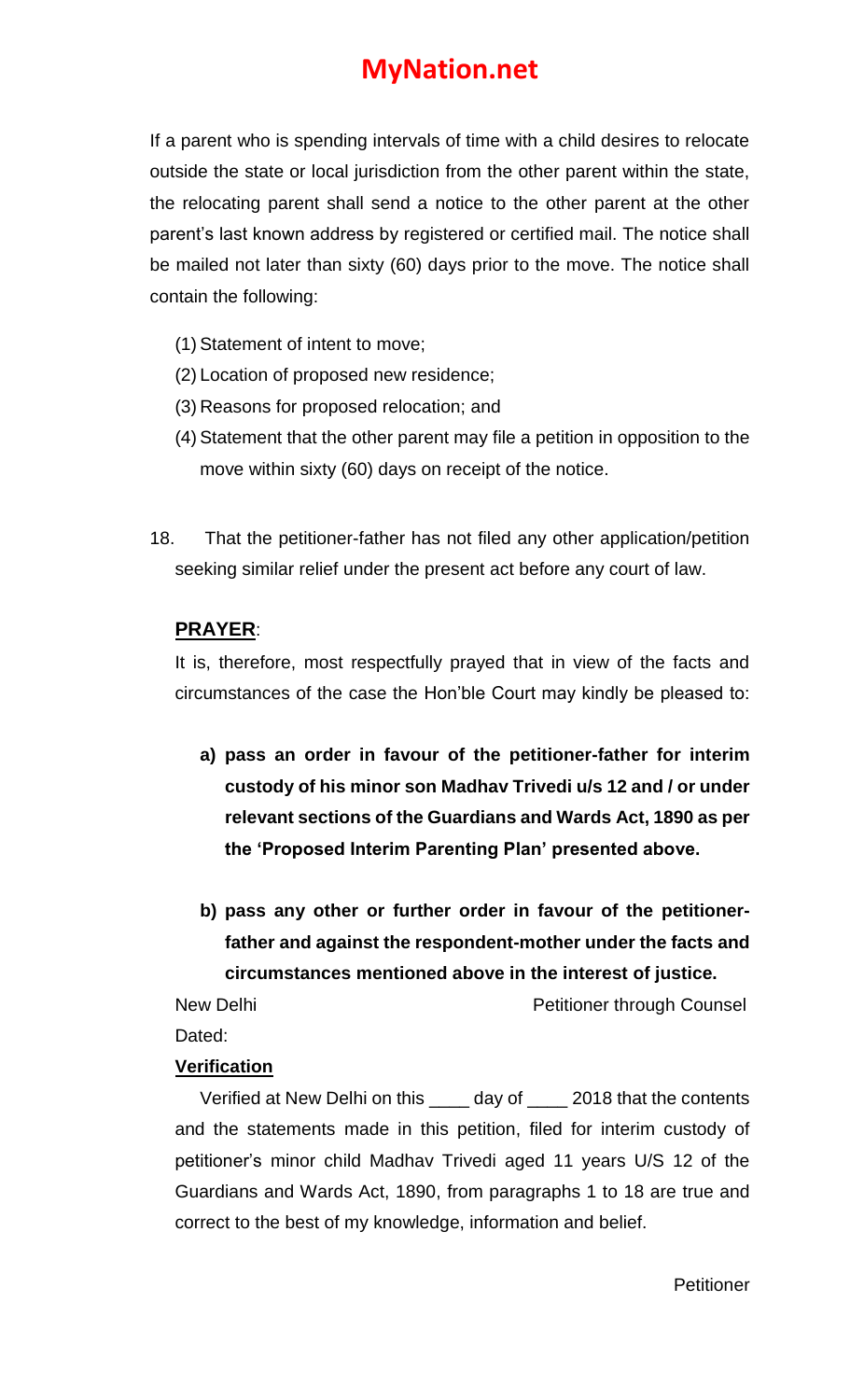## **IN THE COURT OF LD. PRINCIPAL JUDGE; FAMILY COURT KARKARDOOMA COURT; DELHI**

INTERIM APPLICATION NO. IN ORIGINAL PETITION CASE NO. GP 1095/18 (GUARDIANS AND WARDS ACT)

IN THE MATTER OF **HUSBAND ….Petitioner** 

**Versus**

**WIFE ....Respondent**

**AFFIDAVIT IN SUPPORT OF PETITION FOR INTERIM CUSTODY OF HIS MINOR CHILD MADHAV TRIVEDI AGED 11 YEARS U/S 12 OF THE GUARDIANS AND WARDS ACT, 1890 OF MR. HUSBAND, AGED ABOUT 51 YEARS, S/O MR. FATHER, R/O 234 GMCK APARTMENTS, VAIBHAV KHAND, INDIRAPURAM, GHAZIABAD 201010.**

I, THE ABOVE MENTIONED DEPONENT DO HEREBY SOLEMNLY AFFIRM AND DECLARE AS UNDER:-

- 1. That the deponent is the petitioner in the above mentioned case and is well conversant with the facts and circumstances of the case and is competent to swear affidavit in support of the petition filed before this Hon'ble Court.
- 2. There is no unnecessary or improper delay in the filing of the present petition.
- 3. The contents of the accompanying petition have been drafted by my counsel under my instruction and the same have been read over by me, understood by me and are true and correct to the best of my knowledge and belief.